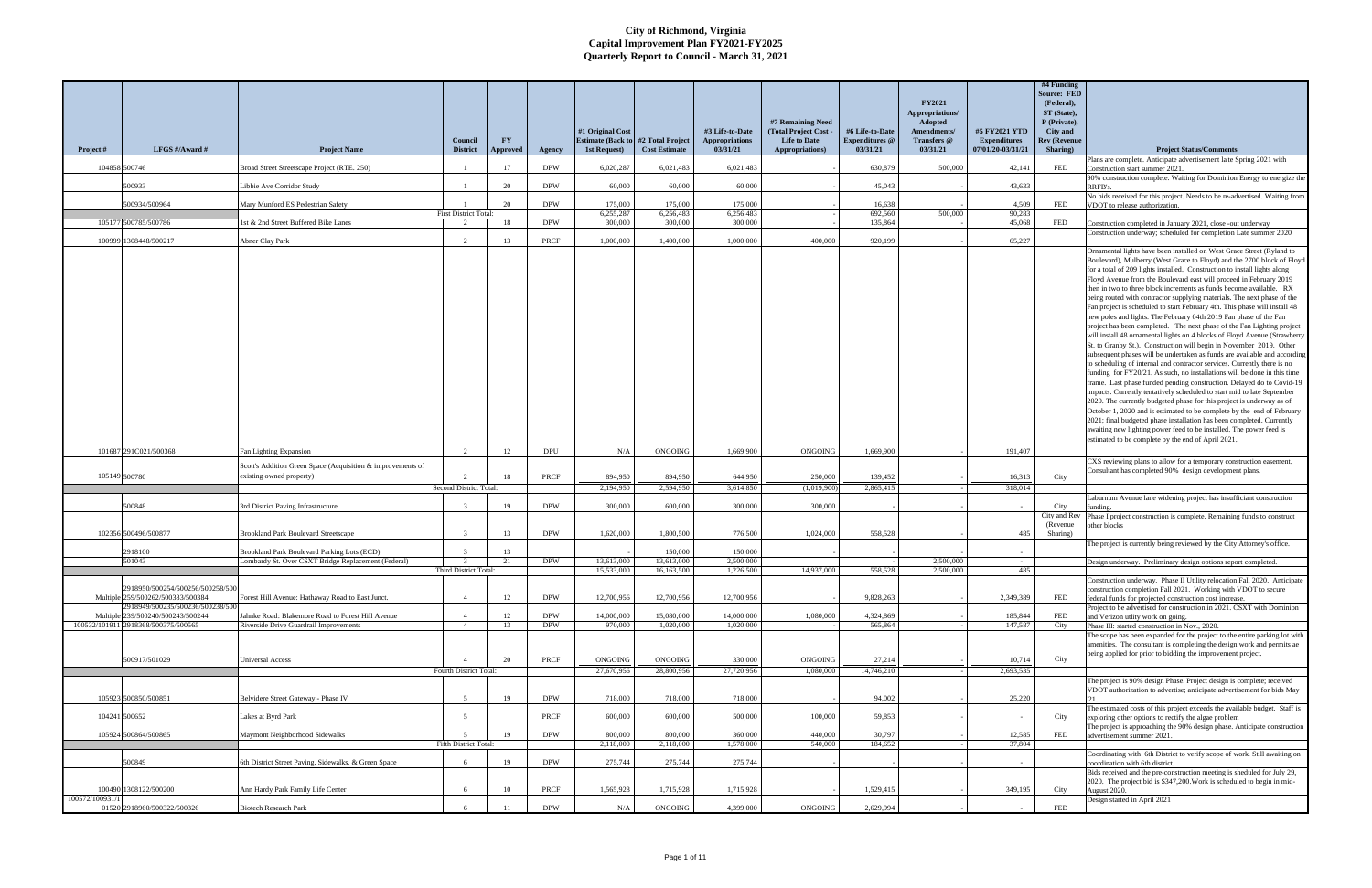|               | LFGS #/Award #                                        |                                                                                                           | Council               | <b>FY</b>       |                    | #1 Original Cost<br><b>Estimate (Back to)</b> | #2 Total Project        | #3 Life-to-Date<br><b>Appropriations</b><br>03/31/21 | #7 Remaining Need<br>(Total Project Cost -<br><b>Life to Date</b> | #6 Life-to-Date<br><b>Expenditures</b> @ | <b>FY2021</b><br>Appropriations/<br>Adopted<br><b>Amendments/</b><br>Transfers @ | #5 FY2021 YTD<br><b>Expenditures</b><br>07/01/20-03/31/21 | #4 Funding<br>Source: FED<br>(Federal),<br>ST (State),<br>P (Private),<br><b>City</b> and<br><b>Rev (Revenue</b> |                                                                                                                                                                                                                                                                                                                                                                                                                                                                                                                                                                                                                                                                                                                                                                                                                                                                                                         |
|---------------|-------------------------------------------------------|-----------------------------------------------------------------------------------------------------------|-----------------------|-----------------|--------------------|-----------------------------------------------|-------------------------|------------------------------------------------------|-------------------------------------------------------------------|------------------------------------------|----------------------------------------------------------------------------------|-----------------------------------------------------------|------------------------------------------------------------------------------------------------------------------|---------------------------------------------------------------------------------------------------------------------------------------------------------------------------------------------------------------------------------------------------------------------------------------------------------------------------------------------------------------------------------------------------------------------------------------------------------------------------------------------------------------------------------------------------------------------------------------------------------------------------------------------------------------------------------------------------------------------------------------------------------------------------------------------------------------------------------------------------------------------------------------------------------|
| Project #     |                                                       | <b>Project Name</b>                                                                                       | <b>District</b>       | <b>Approved</b> | Agency             | 1st Request)                                  | <b>Cost Estimate</b>    |                                                      | Appropriations)                                                   | 03/31/21                                 | 03/31/21                                                                         |                                                           | Sharing)                                                                                                         | <b>Project Status/Comments</b><br>Consultant is working on the conceptual design options; design consultant                                                                                                                                                                                                                                                                                                                                                                                                                                                                                                                                                                                                                                                                                                                                                                                             |
| 106381        | 500926/500927<br>501038                               | Capital Trail - Canal Walk Connector<br>Community Center Enhancements (FY21)-Hotchkiss                    | -6<br>6               | 20<br>21        | <b>DPW</b><br>PRCF | 1,027,000<br>1,000,000                        | 1,027,000<br>1,000,000  | 1,027,000<br>1,000,000                               |                                                                   | 37,459<br>1,324                          | 1,000,000                                                                        | 22,419<br>1,324                                           |                                                                                                                  | proceeding with survey and conceptual design.                                                                                                                                                                                                                                                                                                                                                                                                                                                                                                                                                                                                                                                                                                                                                                                                                                                           |
|               |                                                       |                                                                                                           |                       |                 |                    |                                               |                         |                                                      |                                                                   |                                          |                                                                                  |                                                           |                                                                                                                  | Final phase for tunnel repairs. Scope definition pending. VDOT Funds                                                                                                                                                                                                                                                                                                                                                                                                                                                                                                                                                                                                                                                                                                                                                                                                                                    |
|               | 100531 2918365/500291/500292                          | . Broad Gateway Improvements                                                                              | -6                    | 12              | <b>DPW</b>         | N/A                                           | <b>ONGOING</b>          | 1,994,200                                            | ONGOING                                                           | 1,412,982                                |                                                                                  |                                                           | <b>FED</b>                                                                                                       | ınavailble<br>Construction Phase II complete on 7/23/20. Final payments processed.                                                                                                                                                                                                                                                                                                                                                                                                                                                                                                                                                                                                                                                                                                                                                                                                                      |
|               | 102043/104240 2918369/500508/500568/500509            | Franklin Street Streetscape                                                                               | - 6                   | 13              | DPW/DED            | 3,900,000                                     | 3,900,000               | 3,400,000                                            | 500,000                                                           | 1.561.560                                |                                                                                  |                                                           | VDOT-<br>660,674 Revenue Share                                                                                   | Phase III paving from 14th to 15th Street pending VDOT's approval.                                                                                                                                                                                                                                                                                                                                                                                                                                                                                                                                                                                                                                                                                                                                                                                                                                      |
| 102750 500573 |                                                       | Heritage Center/Lumpkin's Jail (Devil's Half Acre)                                                        | -6                    | 15              | DED                | 24,800,000                                    | 24,800,000              | 8,050,000                                            | 16,750,000                                                        | 2,714,708                                |                                                                                  | 185,417                                                   | ST, City                                                                                                         | This project is in the final community engagement phase, conceptual<br>design follows. There is not "cost estimate" because there is not an<br>approved design/project yet. Additional funding sources include ST<br>reimbursements and fund raising is expected by all parties in order to<br>deliver the project(s). The project(s) will advance under the leadership of<br>the Shockoe Alliance once that Alliance if formulated.                                                                                                                                                                                                                                                                                                                                                                                                                                                                    |
|               | 500748                                                | Highland Grove/Dove Street Redevelopment                                                                  | -6                    |                 | <b>DPW</b>         | 14,770,000                                    | 14,770,000              | 6,967,000                                            | 7,803,000                                                         |                                          | 2,500,000                                                                        |                                                           |                                                                                                                  | RHA soliciting RFP for phase I.                                                                                                                                                                                                                                                                                                                                                                                                                                                                                                                                                                                                                                                                                                                                                                                                                                                                         |
|               | 500931                                                | Hull Street Streetscape Mayo to 9th                                                                       | 6                     | 20              | <b>DPW</b>         | 4.061.000                                     | 4.061.000               | 1.113.000                                            | 2.948.000                                                         | 310.270                                  | 911,000                                                                          | 202,300                                                   |                                                                                                                  | Final scoping approval scheduled for June 2021. 60% plans<br>underdevelopment                                                                                                                                                                                                                                                                                                                                                                                                                                                                                                                                                                                                                                                                                                                                                                                                                           |
|               |                                                       |                                                                                                           |                       |                 |                    |                                               |                         |                                                      |                                                                   |                                          |                                                                                  |                                                           |                                                                                                                  | Project provides public improvements (pedestrian lighting, street lighting,<br>street trees, street improvements, sidewalk improvement, public art) along<br>the corridor to support commercial revitalization. Initiated contract with<br>Kimley-Horn to assist in additional street lighting to improve safety.<br>Plans were reviewed and received final approval by UDC and CPC in<br>October 2017. Test light installed in 600 block of Hull St. late September<br>2018, to review character of new light fixture. Photometric work<br>complete. Working w/DPU and supplier to finalize purchase of all<br>fixtures for installation. Installation moved into 2020 to coincide with<br>Hull St. improvements. Lighting order for the first 11 fixtures has been<br>forwarded to DPU so that they can be purchased through DPU's<br>Streetlighting Supply Vendor. Charges should appear in 2nd Qtr. |
|               | 101766 500406                                         | Hull Street Redevelopment & Conservation                                                                  | -6                    |                 | <b>PDR</b>         | 200,000                                       | 300,000                 | 300,000                                              |                                                                   | 4.988                                    |                                                                                  |                                                           | City                                                                                                             |                                                                                                                                                                                                                                                                                                                                                                                                                                                                                                                                                                                                                                                                                                                                                                                                                                                                                                         |
|               |                                                       |                                                                                                           |                       |                 |                    |                                               |                         |                                                      |                                                                   |                                          |                                                                                  |                                                           |                                                                                                                  | Numerous projects underway including Texas Beach Overlook                                                                                                                                                                                                                                                                                                                                                                                                                                                                                                                                                                                                                                                                                                                                                                                                                                               |
| 100503 500297 |                                                       | James River Park Infrastructure                                                                           | 6                     |                 | PRCF               | N/A                                           | ONGOING                 | 850,000                                              | ONGOING                                                           | 452,773                                  |                                                                                  | 102,240                                                   | City                                                                                                             | stabilization, James River Park a Asphalt Trail Install. The Pump House<br>Asphalt Trail project is scheduled to be bid July 28, 2020.                                                                                                                                                                                                                                                                                                                                                                                                                                                                                                                                                                                                                                                                                                                                                                  |
|               | 500932                                                | Kanawha Plaza Pedestrian Safety Project                                                                   | 6                     | 20              | <b>DPW</b>         | 3,309,000                                     | 3.309.000               | 963.000                                              | 2,346,000                                                         | 186.961                                  | 810,000                                                                          | 182.368                                                   |                                                                                                                  | consutlant is working on 60% plans.<br>Ord 2018-172 \$890,776 plus Ord 2018-173 \$5,526,936, The site work                                                                                                                                                                                                                                                                                                                                                                                                                                                                                                                                                                                                                                                                                                                                                                                              |
|               | 2108612/500283/500469/500542/500<br>100241 543/500544 | Main Street Station Multi Modal Center                                                                    | -6                    |                 | <b>DPW</b>         | 75,079,720                                    | 96,000,000              | 86,670,590                                           | 9,329,410                                                         | 88,659,664                               |                                                                                  | 1,617,726                                                 | city                                                                                                             | improvements for the Main Street Station began November 26, 2018.<br>The Franklin Street Streetscape Funding, FED, ST and city funding fund<br>FED, ST and this project. Franklin Street and west parking lot site work to be<br>completed October. Ongoing Project.                                                                                                                                                                                                                                                                                                                                                                                                                                                                                                                                                                                                                                    |
|               |                                                       |                                                                                                           |                       |                 |                    |                                               |                         |                                                      |                                                                   |                                          |                                                                                  |                                                           |                                                                                                                  | Conceptual estimate based on current market conditions has increased.<br>Original funding (#1) is based on Feasibility Study report. The project is                                                                                                                                                                                                                                                                                                                                                                                                                                                                                                                                                                                                                                                                                                                                                     |
|               | 100170/103002 2958835/500211/500221                   | Mayo Bridge Rehabilitation                                                                                | -6                    | -11             |                    | 10,051,000                                    | 10,051,000              | 9.500,000                                            | 551,000                                                           | 1,314,740                                | 3.790.000                                                                        | 38.388                                                    | FED                                                                                                              | still in scope phase. Design underway                                                                                                                                                                                                                                                                                                                                                                                                                                                                                                                                                                                                                                                                                                                                                                                                                                                                   |
|               |                                                       |                                                                                                           |                       |                 |                    |                                               |                         |                                                      |                                                                   |                                          |                                                                                  |                                                           |                                                                                                                  | Project received CPC conceptual approval 06/19. Project is now moving<br>into detailed design stage. Design underway 60% complete. VDOT design                                                                                                                                                                                                                                                                                                                                                                                                                                                                                                                                                                                                                                                                                                                                                          |
|               |                                                       | Shockoe Valley Street Improvements (Previously called: 1-95 and                                           |                       |                 |                    |                                               |                         |                                                      |                                                                   |                                          |                                                                                  |                                                           |                                                                                                                  | issues resolved. Project is at Phase II archaelogical study phase till 10/21                                                                                                                                                                                                                                                                                                                                                                                                                                                                                                                                                                                                                                                                                                                                                                                                                            |
|               | 104857 500745<br>101767 5008313/500407                | Broad Street Interchange Area Project)<br>Shko Revit) Shockoe Revitalization Strategy Plan Implementation | -6<br><b>6</b>        | 17<br>13        | <b>DPW</b><br>DED  | 28,043,000<br>3.864,000                       | 28,043,000<br>6,600,000 | 20,369,000<br>3,864,000                              | 7,674,000<br>2,736,000                                            | 2,001,030<br>3,561,005                   | 7,496,000                                                                        | 687,276                                                   | <b>FED</b><br>Federal Smart<br>Scale and City                                                                    | The final phase began May 2019 and includes the completion of the<br>electrical enclosures, FFE and landscaping fencing installation. This<br>phase will be completed in September 2019. However, the account<br>currently need \$140,000 to make it \$300K for other project initiative.                                                                                                                                                                                                                                                                                                                                                                                                                                                                                                                                                                                                               |
|               |                                                       |                                                                                                           |                       |                 |                    |                                               |                         |                                                      |                                                                   |                                          |                                                                                  |                                                           |                                                                                                                  | Awaiting additional funding from Surplus (sponsored by Mayor) to take                                                                                                                                                                                                                                                                                                                                                                                                                                                                                                                                                                                                                                                                                                                                                                                                                                   |
|               | 500920/501031                                         | Tredegar/Brown's Island                                                                                   |                       | 20              | <b>PDR</b>         | <b>ONGOING</b>                                | ONGOING                 | 400,000                                              |                                                                   |                                          |                                                                                  |                                                           |                                                                                                                  | project back to original submitted amount (before funds cut during budget<br>process last May.). Once the funds are restored we will begin work with<br>design firm to prepare construction documentation and commence<br>implementation. Additional funding from Commonwealth Transportation<br>Board will ensure that 100% of funding is put in place. 20% match for<br>CTB funds will come from CIP budget. Anticipated final announcement<br>om CTB in October.                                                                                                                                                                                                                                                                                                                                                                                                                                     |
|               |                                                       |                                                                                                           | Sixth District Total: |                 |                    | 171,946,392                                   | 195,852,672             | 152,858,462                                          | 42,994,210                                                        | 106,378,874                              | 16,507,000                                                                       | 4,049,326                                                 |                                                                                                                  | Bid/Advertise underway. Anticipate starting construction Summer 2021                                                                                                                                                                                                                                                                                                                                                                                                                                                                                                                                                                                                                                                                                                                                                                                                                                    |
|               | 105795 500852/500853                                  | Broad St Pedestrian Hybrid Beacon & Crosswalk (HAWK)                                                      | $\overline{7}$        | 19              | <b>DPW</b>         | 125,000                                       | 125,000                 | 125,000                                              |                                                                   | 21,861                                   |                                                                                  | 622                                                       | FED                                                                                                              |                                                                                                                                                                                                                                                                                                                                                                                                                                                                                                                                                                                                                                                                                                                                                                                                                                                                                                         |
|               | 500915                                                | Chimborazo Park Sidewalk Installations                                                                    | $7\overline{ }$       | 20              | PRCF               | 250,000                                       | 250,000                 | 250,000                                              |                                                                   | 2,073                                    |                                                                                  | 207                                                       | City                                                                                                             | This project is on holding for requesting additional funds.<br>Conceptual Redevelopment plan completed Jan 2019. A structural                                                                                                                                                                                                                                                                                                                                                                                                                                                                                                                                                                                                                                                                                                                                                                           |
|               |                                                       |                                                                                                           |                       |                 |                    |                                               |                         |                                                      |                                                                   |                                          |                                                                                  |                                                           |                                                                                                                  | evaluation of the building remains to be done before determining the                                                                                                                                                                                                                                                                                                                                                                                                                                                                                                                                                                                                                                                                                                                                                                                                                                    |
|               | 101764 500404                                         | Church Hill Teen Development Center                                                                       |                       |                 | PRCF               | 538,287                                       | 538,287                 | 538,287                                              |                                                                   |                                          |                                                                                  |                                                           | City                                                                                                             | feasibility of proceeding with this project at the current location. No<br>additional comments for this quarter                                                                                                                                                                                                                                                                                                                                                                                                                                                                                                                                                                                                                                                                                                                                                                                         |
|               |                                                       |                                                                                                           |                       |                 |                    |                                               |                         |                                                      |                                                                   |                                          |                                                                                  |                                                           |                                                                                                                  |                                                                                                                                                                                                                                                                                                                                                                                                                                                                                                                                                                                                                                                                                                                                                                                                                                                                                                         |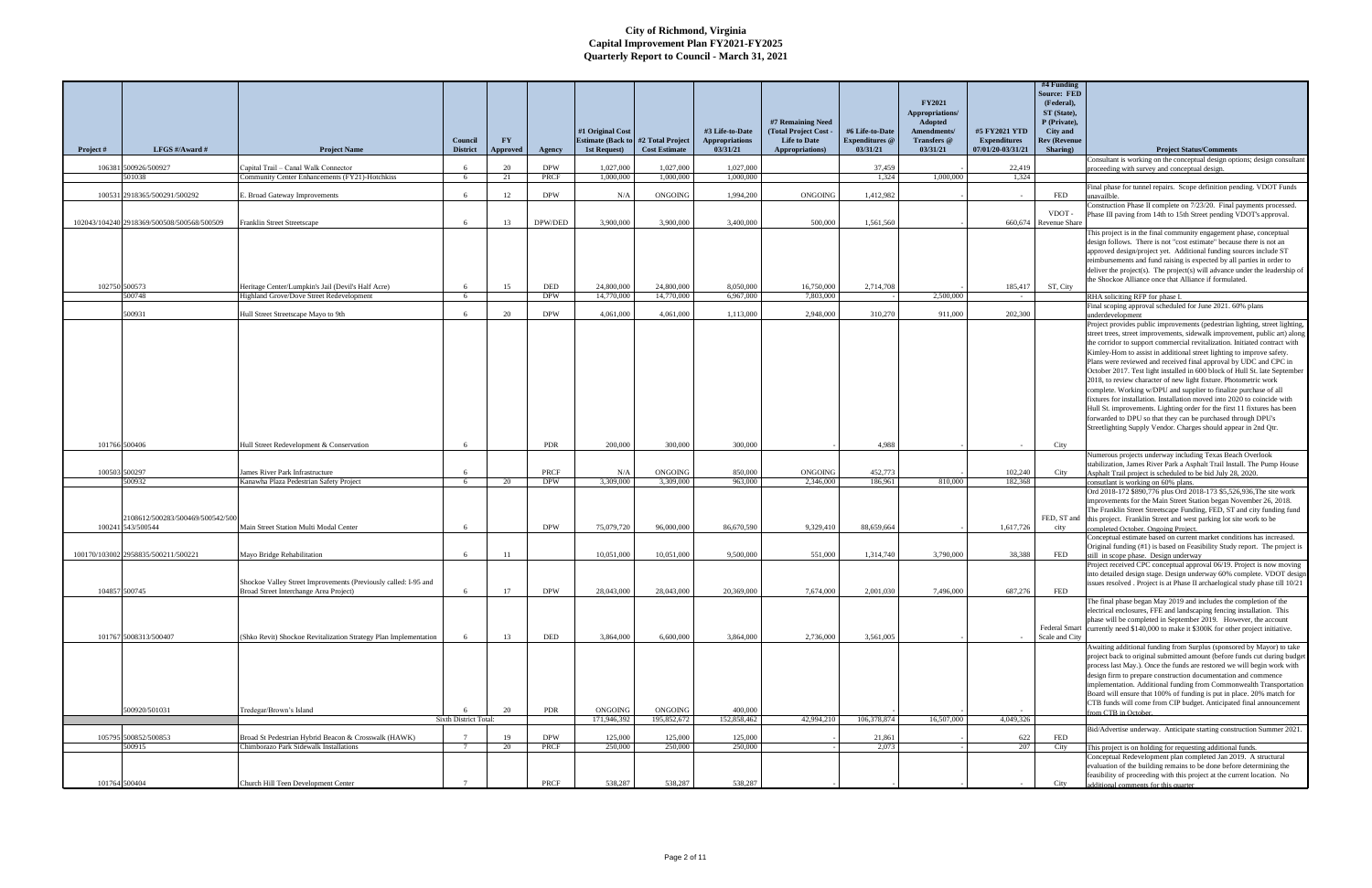|                      |                               |                                                                                                                                 |                         |               |                             |                          |                      |                       |                                          |                       |                               |                     | #4 Funding<br><b>Source: FED</b> |                                                                                                                                                      |
|----------------------|-------------------------------|---------------------------------------------------------------------------------------------------------------------------------|-------------------------|---------------|-----------------------------|--------------------------|----------------------|-----------------------|------------------------------------------|-----------------------|-------------------------------|---------------------|----------------------------------|------------------------------------------------------------------------------------------------------------------------------------------------------|
|                      |                               |                                                                                                                                 |                         |               |                             |                          |                      |                       |                                          |                       | <b>FY2021</b>                 |                     | (Federal),                       |                                                                                                                                                      |
|                      |                               |                                                                                                                                 |                         |               |                             |                          |                      |                       |                                          |                       | Appropriations/               |                     | ST (State),<br>P (Private),      |                                                                                                                                                      |
|                      |                               |                                                                                                                                 |                         |               |                             | #1 Original Cost         |                      | #3 Life-to-Date       | #7 Remaining Need<br>(Total Project Cost | #6 Life-to-Date       | <b>Adopted</b><br>Amendments/ | #5 FY2021 YTD       | City and                         |                                                                                                                                                      |
|                      |                               |                                                                                                                                 | Council                 | <b>FY</b>     |                             | <b>Estimate (Back to</b> | #2 Total Project     | <b>Appropriations</b> | <b>Life to Date</b>                      | <b>Expenditures</b> @ | Transfers @                   | <b>Expenditures</b> | <b>Rev (Revenue</b>              |                                                                                                                                                      |
| Project #            | LFGS #/Award #                | <b>Project Name</b>                                                                                                             | <b>District</b>         | Approved      | Agency                      | 1st Request)             | <b>Cost Estimate</b> | 03/31/21              | Appropriations)                          | 03/31/21              | 03/31/21                      | 07/01/20-03/31/21   | Sharing)                         | <b>Project Status/Comments</b><br>Exercise equipment clusters at Lucks and Oakwood are complete and                                                  |
|                      |                               |                                                                                                                                 |                         |               |                             |                          |                      |                       |                                          |                       |                               |                     |                                  | there are planned improvements at the Woodville site. The basketball                                                                                 |
|                      |                               |                                                                                                                                 |                         |               |                             |                          |                      |                       |                                          |                       |                               |                     |                                  | courts at Lucks Field will also be improved. East District Park                                                                                      |
|                      |                               |                                                                                                                                 |                         |               |                             |                          |                      |                       |                                          |                       |                               |                     |                                  | Transformation funds will also be used at other projects in the in 7th<br>district such as the Historic Fulton Park project, amenities at Bill       |
|                      | 104967 500755                 | <b>East District Park Transformation</b>                                                                                        | $7\phantom{.0}$         | 17            | PRCF                        | 1,918,600                | 1,918,600            | 1,918,600             |                                          | 550,978               |                               | 138,899             | City                             | Robinson Playground and Gillies Creek Park improvements                                                                                              |
|                      | 501066                        | <b>Enslaved African Heritage Campus</b>                                                                                         | $7\phantom{.0}$         | 21            | PRCF                        |                          | <b>ONGOING</b>       | 1,700,000             | ONGOING                                  |                       | 1,700,000                     | $\sim$              | City                             |                                                                                                                                                      |
|                      |                               |                                                                                                                                 |                         |               |                             |                          |                      |                       |                                          |                       |                               |                     |                                  | 30 % design plans to be submitted 04/30/2020. 30% plans submitted<br>reviewed and approved Project is going to virtual public outreach and           |
|                      | 106484 500929/500930          | Gillies Creek Greenway                                                                                                          | $7\phantom{.0}$         | 20            | <b>DPW</b>                  | 1.050.000                | 1.050.000            | 1.050.000             |                                          | 147,400               |                               | 54,335              | City                             | 90% plans estimated Jan 2021                                                                                                                         |
|                      |                               |                                                                                                                                 |                         |               |                             |                          |                      |                       |                                          |                       |                               |                     |                                  | Pre-construction meeting held on May 11, 2020. Groundbreaking<br>ceremeny held on July 8, 2020. The construction is scheduled to begin               |
|                      | 100595 1308447/500208         | Historic Fulton Community Memorial Park                                                                                         | $\overline{7}$          | 13            | <b>PRCF</b>                 | 600,000                  | 600,000              | 600,000               |                                          | 57,245                |                               |                     | City                             | early August 2020.                                                                                                                                   |
|                      |                               |                                                                                                                                 |                         |               |                             |                          |                      |                       |                                          |                       |                               |                     |                                  | Phase I constrution complete on 6/30/20. Additional funding needed for                                                                               |
|                      | 105867 500856                 | Jefferson Avenue Improvements                                                                                                   | $\mathcal{I}$           | 19            | <b>DPW</b>                  | 2,000,000                | 2,000,000            | 500,000               | 1,500,000                                | 339.395               |                               | 80,475              | City<br>City and Rev             | Construction started on 4/5/21                                                                                                                       |
|                      |                               |                                                                                                                                 |                         |               |                             |                          |                      |                       |                                          |                       |                               |                     | (Revenue)                        |                                                                                                                                                      |
|                      | 104596 500711/500876          | Nine Mile Road Streetscape                                                                                                      | $7\phantom{.0}$         | 17            | <b>DPW</b>                  | 3.585,000                | 4.512.713            | 4.503.713             | 9.000                                    | 202,900               |                               | 6.984               | Sharing)                         |                                                                                                                                                      |
|                      |                               |                                                                                                                                 |                         |               |                             |                          |                      |                       |                                          |                       |                               |                     | City and Rev<br>(Revenue)        | Utility Field Inspection held. Right of Way acquisition to begin summer<br>2021. Final Environmental documentation update underway.                  |
|                      | 102188/104763 2948751/500474  | Route 5 (Main St.) & Williamsburg Ave. Int. - Urban                                                                             | $7\phantom{.0}$         |               | <b>DPW</b>                  | 2,600,000                | 2,600,000            | 2,590,428             | 9,572                                    | 290,426               |                               |                     | Sharing)                         |                                                                                                                                                      |
|                      |                               |                                                                                                                                 |                         |               |                             |                          |                      |                       |                                          |                       |                               |                     |                                  | The Stone Brewery Facility has been constructed at 3101 E. Main Street,<br>which is part of the Greater Fulton area. This area is part of the City's |
|                      |                               |                                                                                                                                 |                         |               |                             |                          |                      |                       |                                          |                       |                               |                     |                                  | initiatives as high priority for neighborhood revitalization. Phase I is                                                                             |
|                      |                               |                                                                                                                                 |                         |               |                             |                          |                      |                       |                                          |                       |                               |                     |                                  | complete and now Phase II, which is the Bistro is anticipated to cost                                                                                |
|                      |                               |                                                                                                                                 |                         |               |                             |                          |                      |                       |                                          |                       |                               |                     |                                  | approximately \$8 million. The EDA will serve as the developer for both<br>Phases of this project. The Bistro is upcoming.                           |
|                      | 103056 500615                 | Stone Bistro                                                                                                                    |                         | 16            | $\ensuremath{\mathsf{DED}}$ | 31,000,000               | 31,000,000           | 30,286,804            | 713,196                                  | 22,382,592            |                               |                     |                                  |                                                                                                                                                      |
|                      |                               |                                                                                                                                 | Seventh District Total: |               |                             | 43,666,887               | 44.594,600           | 44.062.832            | 531,768                                  | 23,994,870            | 1,700,000                     | 281,523             |                                  |                                                                                                                                                      |
|                      |                               |                                                                                                                                 |                         |               |                             |                          |                      |                       |                                          |                       |                               |                     |                                  | Blackwell Community Engagement and Master Plan - planning a meeting<br>with the community to determine the priority projects. Following this         |
|                      |                               |                                                                                                                                 |                         |               |                             |                          |                      |                       |                                          |                       |                               |                     |                                  | meeting, the construction phase will begin based on the community input.                                                                             |
|                      | 105804 500843                 | <b>Blackwell Playground Upgrades</b>                                                                                            | 8                       | 19            | PRCF                        | 100,000                  | 350,000              | 350,000               |                                          | 71,407                |                               | 37,307              |                                  | Finalizing Plans for construction advertisement. Utility Relocation                                                                                  |
|                      |                               |                                                                                                                                 |                         |               |                             |                          |                      |                       |                                          |                       |                               |                     |                                  | underway. Construction advertisement requested from VDOT January                                                                                     |
|                      |                               |                                                                                                                                 |                         |               |                             |                          |                      |                       |                                          |                       |                               |                     |                                  | 2020. VDOT finalizing reviews for advertisement. Developing project                                                                                  |
|                      |                               |                                                                                                                                 |                         |               |                             |                          |                      |                       |                                          |                       |                               |                     |                                  | book for advertisement review by VDOT. Anticipate advertisement<br>Spring 2021 pending UPC consolidation by VDOT. VDOT to provide                    |
|                      |                               |                                                                                                                                 |                         |               |                             |                          |                      |                       |                                          |                       |                               |                     |                                  | revised Appendix A proir to submitting bid package for CN authorization.                                                                             |
|                      | 100691 2948181/500263/264/265 | ommerce Rd.: Bellemeade to 450 ft. - Urban                                                                                      |                         |               | <b>DPW</b>                  | 18,500,000               | 18,500,000           | 17,710,405            | 789,595                                  | 1.650.827             |                               | 48,453              | <b>FED</b>                       |                                                                                                                                                      |
|                      | 102186 500473/500491/500948   | Deepwater Terminal to Goodes Street                                                                                             | $\mathbf{8}$            | <sup>11</sup> | <b>DPW</b>                  | 4,425,000                | 4,497,000            | 3,929,000             | 568,000                                  | 321,900               | 568,000                       | 14,986              | FED                              | Right of way process underway. VDOT authorized RW acquisition.<br>Resolving RW issues with CPC and othe rparcels on the project                      |
|                      |                               |                                                                                                                                 |                         |               |                             |                          |                      |                       |                                          |                       |                               |                     |                                  | Funds used to supplement the purchase of athletic lighting for the Hickory                                                                           |
|                      | 105151 500781                 | Eighth District Green Space Creation (Acquisitions & improvements)<br>Hull Street AT Belt Blvd - Pedestrian Safety Improvements | $\mathbf{R}$            | 18            |                             | 125,717                  | 125,717              | 125,717               |                                          | 26.913                |                               |                     |                                  | Hill field<br>4-26-2021: Under Design, Awaiting 60% plans and environmental                                                                          |
|                      | 501042                        | (FEDERAL)                                                                                                                       | $\mathbf{\mathcal{R}}$  | 21            | <b>DPW</b>                  | 560,000                  | 560,000              | 100,000               |                                          | 39.940                | 100,000                       | 39,940              |                                  | submittals. 2-9-2021: Under Design, 30% completed                                                                                                    |
|                      |                               |                                                                                                                                 |                         |               |                             |                          |                      |                       |                                          |                       |                               |                     |                                  | VDOT administered project. Public hearing held on 9/25/18 via VDOT.                                                                                  |
|                      |                               |                                                                                                                                 |                         |               |                             |                          |                      |                       |                                          |                       |                               |                     |                                  | The City's share is 2% of total cost. Right of way acquisition underway.<br>Pre ad meeting planned for June 2021. Advertisement planned for Dec.     |
|                      | 102969 2918752/500599         | Jefferson Davis Hwy (US 1-301): Chesterman Ave.                                                                                 | -8                      |               | <b>DPW</b>                  | 5,700,000                | 11,000,000           | 773,000               | 10,227,000                               | 314,892               |                               | 1,850               | FED                              |                                                                                                                                                      |
|                      |                               |                                                                                                                                 |                         |               |                             |                          |                      |                       |                                          |                       |                               |                     |                                  | Finalizing Plans for construction advertisement. Remaining funds in<br>Awards 500315, 500318. Coordinating with Dominion for OH elec                 |
|                      |                               |                                                                                                                                 |                         |               |                             |                          |                      |                       |                                          |                       |                               |                     |                                  | relocation. Environmental permitting delayed for OH relocation.                                                                                      |
|                      | 500949                        | vnhaven Ave Bridge                                                                                                              | $\mathbf{8}$            | 20            | <b>DPW</b>                  | 1,100,000                | 1,100,000            | 269,185               |                                          |                       |                               |                     | FED                              | Dominon relocating OHE for bridge construction.                                                                                                      |
|                      | 100675 2928755/500288/500694  | Midlothian Turn/Belt Blvd Bridge Rehab                                                                                          | 8                       |               | <b>DPW</b>                  | 2,300,000                | 2,300,000            | 2,300,000             |                                          | 1,232,922             |                               | 2,041               | FED                              | Construction complete.<br>No bids received for this project. Needs to be re-advertised. Waiting from                                                 |
|                      | 500937/500965                 | Oak Grove ES Pedestrian Safety                                                                                                  | $\mathbf{R}$            | 20            | <b>DPW</b>                  | 284,000                  | 284,000              | 284,000               |                                          | 28,307                |                               | 9.876               | FED                              | VDOT to release authorization.                                                                                                                       |
|                      |                               | Oak Grove School Renovations, Improvements and Playground                                                                       |                         |               |                             |                          |                      |                       |                                          |                       |                               |                     |                                  | Installation of a new water fountain underway New benches have been                                                                                  |
|                      | 105819 500845                 | Upgrades                                                                                                                        |                         | 19            | PRCF                        | 300,000                  | 300,000              | 100,000               | 200,000                                  | 71,686                |                               | 52,877              | City                             | purchased; installation pending. Will repair fence surround the site as                                                                              |
|                      |                               |                                                                                                                                 | Eighth District Total:  |               |                             | 33,394,717               | 39,016,717           | 25,941,307            | 13,075,410                               | 3,758,794             | 668,000                       | 207,330             |                                  |                                                                                                                                                      |
|                      |                               |                                                                                                                                 |                         |               |                             |                          |                      |                       |                                          |                       |                               |                     |                                  | Master Plan completed Oct. 2019 and approved by the Urban Design and<br>Planning Commission. Design drawings completed for the relocation of         |
|                      |                               |                                                                                                                                 |                         |               |                             |                          |                      |                       |                                          |                       |                               |                     |                                  | the basketball courts in accordance with the master plan. The plans are                                                                              |
|                      |                               |                                                                                                                                 |                         |               |                             |                          |                      |                       |                                          |                       |                               |                     |                                  | currently in Storm Water Review. The project will be bid upon                                                                                        |
| 105803/105804 500842 |                               | <b>Broad Rock Park Complex Improvements</b>                                                                                     | $\mathbf{Q}$            | 19            | PRCF                        | 450,000                  | 450,000              | 450,000               |                                          | 312,113               |                               | 9,060               | City                             | completion of this review. This review has not been completed                                                                                        |
|                      | 500854/500855                 | Greene Elementary School - Safe Route to School                                                                                 | $\mathbf{Q}$            | -19           | <b>DPW</b>                  | 980,000                  | 980,000              | 380,000               | 600,000                                  | 66,399                |                               | 20,236              | FED                              | Federal Project; Project is in 90% design Phase                                                                                                      |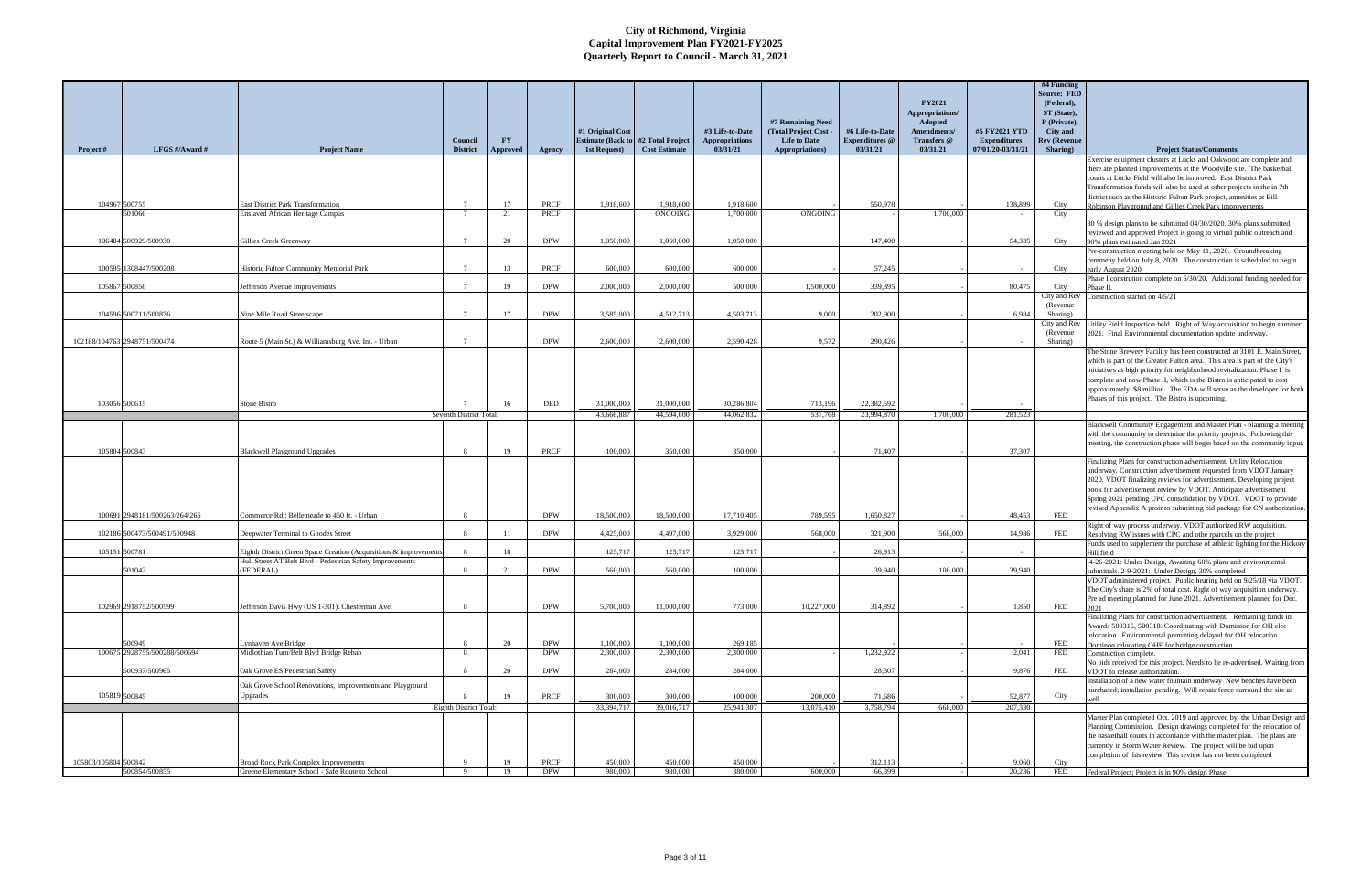|                |                                                 |                                                                                       |                        |          |                          |                          |                          |                         |                                            |                         |                               |                     | #4 Funding<br><b>Source: FED</b> |                                                                                                                                                   |
|----------------|-------------------------------------------------|---------------------------------------------------------------------------------------|------------------------|----------|--------------------------|--------------------------|--------------------------|-------------------------|--------------------------------------------|-------------------------|-------------------------------|---------------------|----------------------------------|---------------------------------------------------------------------------------------------------------------------------------------------------|
|                |                                                 |                                                                                       |                        |          |                          |                          |                          |                         |                                            |                         | <b>FY2021</b>                 |                     | (Federal),                       |                                                                                                                                                   |
|                |                                                 |                                                                                       |                        |          |                          |                          |                          |                         |                                            |                         | Appropriations/               |                     | ST (State),                      |                                                                                                                                                   |
|                |                                                 |                                                                                       |                        |          |                          | #1 Original Cost         |                          | #3 Life-to-Date         | #7 Remaining Need<br>(Total Project Cost - | #6 Life-to-Date         | Adopted<br><b>Amendments/</b> | #5 FY2021 YTD       | P (Private),<br>City and         |                                                                                                                                                   |
|                |                                                 |                                                                                       | Council                | FY       |                          | <b>Estimate (Back to</b> | #2 Total Project         | <b>Appropriations</b>   | <b>Life to Date</b>                        | <b>Expenditures</b> @   | Transfers @                   | <b>Expenditures</b> | <b>Rev (Revenue</b>              |                                                                                                                                                   |
| Project #      | LFGS #/Award #                                  | <b>Project Name</b>                                                                   | <b>District</b>        | Approved | Agency                   | 1st Request)             | <b>Cost Estimate</b>     | 03/31/21                | Appropriations)                            | 03/31/21                | 03/31/21                      | 07/01/20-03/31/21   | Sharing)                         | <b>Project Status/Comments</b>                                                                                                                    |
|                |                                                 |                                                                                       |                        |          |                          |                          |                          |                         |                                            |                         |                               |                     |                                  | Ord 2018-221 (adopted Sept 24), Rev sharing \$734,609. Revisited typica                                                                           |
|                |                                                 |                                                                                       |                        |          |                          |                          |                          |                         |                                            |                         |                               |                     |                                  | section after being decided 6 years ago by community with a near<br>unanimous vote. Councilman Jones agreed to not change it to double the        |
|                |                                                 |                                                                                       |                        |          |                          |                          |                          |                         |                                            |                         |                               |                     |                                  | size of right of way take on one side to provide a bike lane, once he was                                                                         |
|                |                                                 |                                                                                       |                        |          |                          |                          |                          |                         |                                            |                         |                               |                     |                                  | informed of this very important fact. UDC presentation complete. 60%                                                                              |
|                |                                                 |                                                                                       |                        |          |                          |                          |                          |                         |                                            |                         |                               |                     | (Revenue)                        | City and Rev plan reviewed. Public Hearing plan review delayed. Draft Environmental<br>document pending VDOT review.                              |
|                | 102038 500448/500878                            | Hey Road Improvements                                                                 | -9                     | 14       | <b>DPW</b>               | 6,000,000                | 6,000,000                | 1,634,609               | 4,365,391                                  | 286,744                 |                               | 50,897              | Sharing)                         |                                                                                                                                                   |
| 105173 500784  |                                                 | Hull Street & Chippenham Parkway Gateway Project                                      | $\overline{9}$         | 18       | <b>DPW</b>               |                          | ONGOING                  | 500,000                 | <b>ONGOING</b>                             | 102.127                 |                               | $\sim$              |                                  | Median improvements complete. Design proposal under review.                                                                                       |
|                |                                                 |                                                                                       |                        |          |                          |                          |                          |                         |                                            |                         |                               |                     |                                  | Project limits needs to change to read Hey Rd to Warwick Rd. VDOT                                                                                 |
|                |                                                 |                                                                                       |                        |          |                          |                          |                          |                         |                                            |                         |                               |                     |                                  | allocation changes will be reflected in FY20-24 CIP budget. The project<br>is at the RW Phase. Plans are 60% Design completion. RW contract on    |
|                |                                                 |                                                                                       |                        |          |                          |                          |                          |                         |                                            |                         |                               |                     |                                  | going offers presented and appraisals on going. No new comments                                                                                   |
| 101924 500197  |                                                 | Hull Stret Improvements Phase I: Hey Rd. to Warwick Rd. (Federal)                     | $\mathbf{Q}$           | 12       | <b>DPW</b>               | 21,100,000               | 21,392,200               | 15,267,200              | 6,125,000                                  | 4,415,712               | 4,734,000                     | 603,249             | <b>FED</b>                       |                                                                                                                                                   |
|                |                                                 |                                                                                       |                        |          |                          |                          |                          |                         |                                            |                         |                               |                     |                                  | Demolition of select buildings have been completed, however a change<br>order has been submitted to Procurement and delays getting it issued will |
|                |                                                 |                                                                                       |                        |          |                          |                          |                          |                         |                                            |                         |                               |                     |                                  | extend the project completion date for this particular phase. Also due to                                                                         |
|                |                                                 |                                                                                       |                        |          |                          |                          |                          |                         |                                            |                         |                               |                     |                                  | unforeseen conditions with the end wall of the gym, another change order                                                                          |
|                |                                                 |                                                                                       |                        |          |                          |                          |                          |                         |                                            |                         |                               |                     |                                  | will need to be issued. A pre-bid meeting was held for the new skate park                                                                         |
|                |                                                 |                                                                                       |                        |          |                          |                          |                          |                         |                                            |                         |                               |                     |                                  | and other site work timprovemnents occurred in early August.<br>Demolition is complete. Awaiting Procurement to issue a contract to the           |
| 101906 500428  |                                                 |                                                                                       |                        |          |                          |                          |                          |                         |                                            |                         |                               |                     |                                  | successful bidder on the Phase II, Part 1 project (Skatepark).                                                                                    |
|                |                                                 | Southside Regional Park & Community Center                                            | Ninth District Total   | 14       | PRCF                     | 10,700,000<br>39,230,000 | 14,000.000<br>42,822,200 | 7,013,500<br>25,245,309 | 6,986,500<br>17,576,891                    | 4,836,759<br>10.019.853 | 4,734,000                     | 212,302<br>895,744  | City                             |                                                                                                                                                   |
| 105806/105866  |                                                 |                                                                                       |                        |          |                          |                          |                          |                         |                                            |                         |                               |                     |                                  | Roof Replacement complete. New chiller design 100% complete;                                                                                      |
| /105868 500841 |                                                 | 30 Building                                                                           | CW                     | 19       |                          | 1,200,000                | ONGOING                  | 1,135,356               | ONGOING                                    | 707,995                 |                               | 26,394              |                                  | permitting and procurement for new chiller installation in-progress.                                                                              |
|                |                                                 |                                                                                       |                        |          |                          |                          |                          |                         |                                            |                         |                               |                     |                                  | State funds allocated to cover short fall on other federal/state funded                                                                           |
|                | Multiple 2948791/500343                         | 4R Capital projects - Urban                                                           | <b>CW</b>              |          | <b>DPW</b>               |                          | 1,665,000                | 1,665,000               |                                            | 1,120,330               |                               |                     |                                  | projects. (Committed funds Deepwater Terminal \$110,908, Huguenot<br>Bridge Repairs \$108,223): Arthur Ashe Blvd Joint repairs                    |
|                |                                                 |                                                                                       |                        |          |                          |                          |                          |                         |                                            |                         |                               |                     |                                  | The city has entered into a contract with Motorola Solutions, Inc. for a                                                                          |
|                |                                                 |                                                                                       |                        |          |                          |                          |                          |                         |                                            |                         |                               |                     |                                  | turn-key replacement of the city's radio system. Detail design review is in                                                                       |
|                |                                                 |                                                                                       |                        |          |                          |                          |                          |                         |                                            |                         |                               |                     |                                  | progress. New tower site construction began May 2020 and will continue<br>throughout CY2021. Channels and new system coverage has been            |
|                |                                                 |                                                                                       |                        |          |                          |                          |                          |                         |                                            |                         |                               |                     |                                  | approved by the FCC and full system and coverage will be tested in                                                                                |
|                |                                                 |                                                                                       |                        |          |                          |                          |                          |                         |                                            |                         |                               |                     |                                  | CY22. The current project schedule reflects cutover to the new system in                                                                          |
|                |                                                 |                                                                                       |                        |          |                          |                          |                          |                         |                                            |                         |                               |                     |                                  | Spring 2023. Installation of public safety radios is completed with the                                                                           |
|                |                                                 |                                                                                       |                        |          |                          |                          |                          |                         |                                            |                         |                               |                     |                                  | remaining general government radios and new system as a whole<br>projected to be completed in summer 2023. Motorola contract totaled              |
|                |                                                 |                                                                                       |                        |          |                          |                          |                          |                         |                                            |                         |                               |                     |                                  | \$32,293,023 of which \$13,838,407.50 has been expended. The project                                                                              |
|                |                                                 |                                                                                       |                        |          |                          |                          |                          |                         |                                            |                         |                               |                     |                                  | schedule reflects that DDR, Staging, and civil work should be completed                                                                           |
|                |                                                 |                                                                                       |                        |          |                          |                          |                          |                         |                                            |                         |                               |                     |                                  | in CY2021 with milestone payments of approximately \$20 million<br>expected to be expended by calendar year end.                                  |
|                |                                                 |                                                                                       |                        |          |                          |                          |                          |                         |                                            |                         |                               |                     |                                  |                                                                                                                                                   |
|                |                                                 |                                                                                       |                        |          |                          |                          |                          |                         |                                            |                         |                               |                     |                                  | Total encumbrance \$304,846.44                                                                                                                    |
|                | 100221 2308302/500250/501017                    | 800 MHz Radio System Update & Equip. Replacement                                      | <b>CW</b>              | 12       |                          | 40,133,872               | 40,133,872               | 40,133,872              |                                            | 18,009,607              |                               | 8,144,484           |                                  |                                                                                                                                                   |
|                | 101939 2908023/500435                           | <b>Bicycle Parking Racks</b>                                                          | CW                     | 13       | <b>DPW</b>               |                          | ONGOING                  | 225,000                 | ONGOING                                    | 163,351                 | 25,000                        | <b>College</b>      |                                  | Ongoing. Funds currently being used to augment bike share stations. No<br>comments                                                                |
|                |                                                 |                                                                                       |                        |          |                          |                          |                          |                         |                                            |                         |                               |                     | City and Rev                     | Magnolia St, Rowen S, Fauquier Ave, Fairmount Ave, Belmont Rd,                                                                                    |
|                | 2908222/500306 CMAQ /500308 RS                  |                                                                                       |                        |          |                          |                          |                          |                         |                                            |                         |                               |                     | (Revenue)                        | Forest Hill Ave design were 95% completed. Allen Ave, Broad Rock Rd                                                                               |
|                | Multiple /500309 GO /500310 GO<br>500928        | Bike Lanes/Bike Boulevards (Bike Lanes "Sharrows")<br>Central Transit Signal Priority | <b>CW</b><br><b>CW</b> | 12<br>20 | <b>DPW</b><br><b>DPW</b> | 3.150,000<br>1,816,080   | 3,150,000<br>1,816,080   | 3.150,000<br>80,000     |                                            | 2,312,045               | 40,000                        | 225,796             | Sharing)<br>Federal              | and Fairfield Ave design were completed in October 2020.<br>Scoping should be presented to VDOT by June 2021.                                     |
|                |                                                 |                                                                                       |                        |          |                          |                          |                          |                         |                                            |                         |                               |                     |                                  | Production of phase 2 equipment underway. Conversion of the existing                                                                              |
|                |                                                 |                                                                                       |                        |          |                          |                          |                          |                         |                                            |                         |                               |                     |                                  | fleet to electric-assist currently underway. Phase 2 equipment to be                                                                              |
|                | 104030 500622 / 500623                          | City Bike Share Phase II Deployment (CMAQ)                                            | <b>CW</b>              | 18       | <b>DPW</b>               | 3,280,000                | 3,280,000                | 3,280,000               |                                            | 2,989,512               |                               |                     | CMAQ                             | Federal & State received winter 2019/2020 for deployment pending additional operations<br>funding.                                                |
|                |                                                 |                                                                                       |                        |          |                          |                          |                          |                         |                                            |                         |                               |                     |                                  | City Hall Cooling Towers and Structural Steel Replacement Project                                                                                 |
|                |                                                 |                                                                                       |                        |          |                          |                          |                          |                         |                                            |                         |                               |                     |                                  | complete.                                                                                                                                         |
|                | 105129 500776/501076<br>Multiple 2308235/500438 | City Hall<br><b>City Hall Renovation Project</b>                                      | CW<br>CW               | 18<br>13 | <b>DPW</b>               | 5,494,510                | 2,300,000<br>ONGOING     | 2,300,000<br>5,058,085  | <b>ONGOING</b>                             | 1,270,411<br>5,032,118  | 600,000                       | 2,852               |                                  | DIT Datacenter Cooling in-progress.<br>Room 110 and Room 115 are 100% complete.                                                                   |
|                |                                                 |                                                                                       |                        |          |                          |                          |                          |                         |                                            |                         |                               |                     |                                  | City Hall Access Control for elevators in-progress. New Security                                                                                  |
|                | 501036                                          | <b>City Hall Security Enhancements</b>                                                | CW                     | 21       | <b>DPW</b>               | <b>ONGOING</b>           | ONGOING                  | 500,000                 |                                            | 124,821                 | 500,000                       | 124,821             |                                  | Command Center renovations in-progress.                                                                                                           |
|                |                                                 |                                                                                       |                        |          |                          |                          |                          |                         |                                            |                         |                               |                     | City and Rev<br>(Revenue         | No changes. Traffic Calming Improvements Speed Tables 2020 - 50%                                                                                  |
|                | Multiple 2908910/500360/500361/500353           | Citywide Traffic Calming                                                              | CW                     |          | <b>DPW</b>               |                          | ONGOING                  | 5,222,709               | ONGOING                                    | 4,691,294               | 200,000                       | 158,424             | Sharing)                         |                                                                                                                                                   |
|                |                                                 |                                                                                       |                        |          |                          |                          |                          |                         |                                            |                         |                               |                     |                                  |                                                                                                                                                   |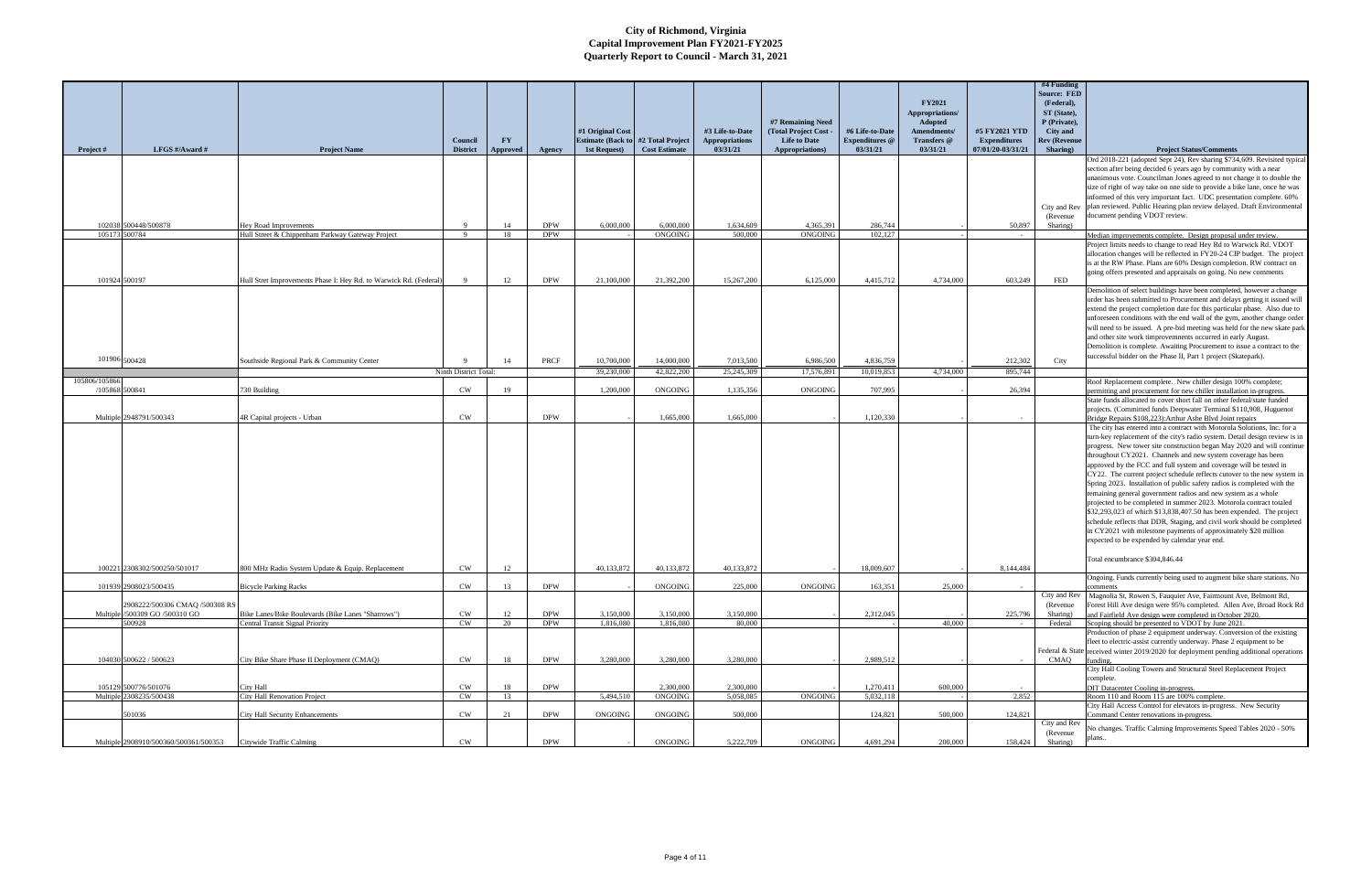|               |                                     |                                                                  |                 |           |            |                          |                      |                       |                     |                       |                 |                     | #4 Funding          |                                                                           |
|---------------|-------------------------------------|------------------------------------------------------------------|-----------------|-----------|------------|--------------------------|----------------------|-----------------------|---------------------|-----------------------|-----------------|---------------------|---------------------|---------------------------------------------------------------------------|
|               |                                     |                                                                  |                 |           |            |                          |                      |                       |                     |                       |                 |                     | <b>Source: FED</b>  |                                                                           |
|               |                                     |                                                                  |                 |           |            |                          |                      |                       |                     |                       | <b>FY2021</b>   |                     | (Federal),          |                                                                           |
|               |                                     |                                                                  |                 |           |            |                          |                      |                       |                     |                       |                 |                     |                     |                                                                           |
|               |                                     |                                                                  |                 |           |            |                          |                      |                       |                     |                       | Appropriations/ |                     | ST (State),         |                                                                           |
|               |                                     |                                                                  |                 |           |            |                          |                      |                       | #7 Remaining Need   |                       | Adopted         |                     | P (Private),        |                                                                           |
|               |                                     |                                                                  |                 |           |            | #1 Original Cost         |                      | #3 Life-to-Date       | (Total Project Cost | #6 Life-to-Date       | Amendments/     | #5 FY2021 YTD       | City and            |                                                                           |
|               |                                     |                                                                  | Council         | <b>FY</b> |            | <b>Estimate (Back to</b> | #2 Total Project     | <b>Appropriations</b> | <b>Life to Date</b> | <b>Expenditures</b> @ | Transfers @     | <b>Expenditures</b> | <b>Rev (Revenue</b> |                                                                           |
| Project #     | LFGS #/Award #                      | <b>Project Name</b>                                              | <b>District</b> | Approved  | Agency     | 1st Request)             | <b>Cost Estimate</b> | 03/31/21              | Appropriations)     | 03/31/21              | 03/31/21        | 07/01/20-03/31/21   | Sharing)            | <b>Project Status/Comments</b>                                            |
|               |                                     |                                                                  |                 |           |            |                          |                      |                       |                     |                       |                 |                     |                     | Phase 1A - Vehicular Signage Boulevard Area and Downtown:                 |
|               |                                     |                                                                  |                 |           |            |                          |                      |                       |                     |                       |                 |                     |                     | Installation completed. Replaced/repaired a few damaged signs.            |
|               |                                     |                                                                  |                 |           |            |                          |                      |                       |                     |                       |                 |                     |                     | Phase 1B - Pedestrian Signage: Design and stakeholder meetings (for final |
|               |                                     |                                                                  |                 |           |            |                          |                      |                       |                     |                       |                 |                     |                     | locations, landmarks, and naming) completed.                              |
|               |                                     |                                                                  |                 |           |            |                          |                      |                       |                     |                       |                 |                     |                     | Phase 2 - Pedestrian Signage Map Graphic Layout Template: Lay-out and     |
|               |                                     |                                                                  |                 |           |            |                          |                      |                       |                     |                       |                 |                     |                     | communication between the consultant and City staff, document review,     |
|               |                                     |                                                                  |                 |           |            |                          |                      |                       |                     |                       |                 |                     |                     | etc.) completed.                                                          |
|               |                                     |                                                                  |                 |           |            |                          |                      |                       |                     |                       |                 |                     |                     | Phase 3 - Pedestrian Sign Fabrication and Installation: (Downtown,        |
|               |                                     |                                                                  |                 |           |            |                          |                      |                       |                     |                       |                 |                     |                     |                                                                           |
|               |                                     |                                                                  |                 |           |            |                          |                      |                       |                     |                       |                 |                     |                     | Shockoe, Arthur Ashe, Jr., Blvd., and Carytown) Completed. Also, Punch    |
|               |                                     |                                                                  |                 |           |            |                          |                      |                       |                     |                       |                 |                     |                     | List generation and photographic documentation of installed signs         |
|               |                                     |                                                                  |                 |           |            |                          |                      |                       |                     |                       |                 |                     |                     | completed.                                                                |
|               |                                     |                                                                  |                 |           |            |                          |                      |                       |                     |                       |                 |                     |                     | Additional signage - Vehicular signage for Lumpkin's Slave Jail and       |
|               |                                     |                                                                  |                 |           |            |                          |                      |                       |                     |                       |                 |                     |                     | African Burial Ground: The package (7 signs) of additional temporary      |
|               |                                     |                                                                  |                 |           |            |                          |                      |                       |                     |                       |                 |                     |                     | vehicular wayfinding signs for Lumpkin's Jail/Devil's Half Acre and       |
|               |                                     |                                                                  |                 |           |            |                          |                      |                       |                     |                       |                 |                     |                     | African Burial Ground are under construction. Design, content and         |
|               |                                     |                                                                  |                 |           |            |                          |                      |                       |                     |                       |                 |                     |                     | location of signs have been coordinated with Shockoe Small Area Plan.     |
|               |                                     |                                                                  |                 |           |            |                          |                      |                       |                     |                       |                 |                     |                     | Signs were approved in February 1st 2021 and are currently under          |
|               |                                     |                                                                  |                 |           |            |                          |                      |                       |                     |                       |                 |                     |                     | construction.                                                             |
|               | 101519 2108123/500323               | Citywide Wayfinding Signage                                      | CW              |           | PDR        | 1,695,000                | 1,695,000            | 1,695,000             |                     | 1,140,101             |                 | 400                 | City                |                                                                           |
|               |                                     |                                                                  |                 |           |            |                          |                      |                       |                     |                       |                 |                     |                     | Awaiting Procurement approval of the requisiton to begin design for       |
|               |                                     |                                                                  |                 |           |            |                          |                      |                       |                     |                       |                 |                     |                     | improvements @ Powhatan Community Center; HVAC units have been            |
|               | 500916/501030                       | <b>Community Center Enhancements</b>                             | CW              |           | PRCF       | 8,300,000                | 8.300,000            | 1,000,000             |                     | 205,113               |                 | 177,202             |                     | replaced, and repairs of the gym floor; are underway                      |
|               | Multiple 2308105/500455             | Community Schools/Parks/Libraries                                | CW              |           | <b>DPW</b> | 8.251.485                | 8.251.485            | 8.251.485             |                     | 8.039.994             |                 |                     |                     | West End Library in final closeout process with Bonding Company.          |
|               |                                     |                                                                  |                 |           |            |                          |                      |                       |                     |                       |                 |                     |                     | EDI Window Replacement under contract. Completion date 07/2019.           |
|               |                                     |                                                                  |                 |           |            |                          |                      |                       |                     |                       |                 |                     |                     | Shop Drawing Submittals April 23, 2019. UPDATED CONSTRUCTION              |
|               |                                     |                                                                  |                 |           |            |                          |                      |                       |                     |                       |                 |                     |                     | PROJECT CLOSE OUT 08/22/2019. INVOICE CLOSE OUT                           |
| 104579 500700 |                                     | <b>East District Initiative Building</b>                         | CW              |           | <b>DPW</b> |                          | 825,000              | 343,000               | 482,000             | 304,061               |                 | 123                 |                     | 09/30/2019. Final retainage payment pending                               |
|               |                                     |                                                                  |                 |           |            |                          |                      |                       |                     |                       |                 |                     |                     | Generator install at FS#5 and #21; Costruction 98% complete. Working      |
|               | 500777                              | <b>Fire Station Building Maintenance</b>                         | CW              | 18        | <b>DPW</b> | 1,700,000                | ONGOING              | 1,895,732             | ONGOING             | 964,899               | 300,000         | 93,187              |                     | on various station LED lighting upgrades.                                 |
|               |                                     |                                                                  |                 |           |            |                          |                      |                       |                     |                       |                 |                     |                     | Restroom renovations at four stations planned (FS #6, #8, #19 & # 21).    |
|               |                                     |                                                                  |                 |           |            |                          |                      |                       |                     |                       |                 |                     |                     | Design completed for FS #6 and FS #8. Pre-bid meeting completed and       |
|               |                                     |                                                                  |                 |           |            |                          |                      |                       |                     |                       |                 |                     |                     | waiting for contrator bids. Construction started at Station #6 with demo- |
|               |                                     |                                                                  |                 |           |            |                          |                      |                       |                     |                       |                 |                     |                     | of existing restrooms. Fire Training Academy RestRoom Proj. initiated     |
|               |                                     |                                                                  |                 |           |            |                          |                      |                       |                     |                       |                 |                     |                     |                                                                           |
|               | Multiple 2308929/500272/500555      | <b>Fire Station Renovations</b>                                  | CW              |           | <b>DPW</b> | 16,200,000               | 16,200,000           | 8,789,989             | 7,410,011           | 7,629,463             |                 | 177,683             | City                | and awaiting the A/E proposal for design/CA services.                     |
|               | 102336 7808105/500493               | High School Athletic facilities                                  | $\mathrm{CW}$   | 13        | <b>RPS</b> | N/A                      | 2,658,438            | 2,658,438             |                     | 2,574,434             |                 |                     | City                |                                                                           |
|               |                                     |                                                                  |                 |           |            |                          |                      |                       |                     |                       |                 |                     |                     | HVAC - VAV Box and Controls Replacement Project In Progress.              |
|               |                                     |                                                                  |                 |           |            |                          |                      |                       |                     |                       |                 |                     |                     |                                                                           |
|               |                                     |                                                                  |                 |           |            |                          |                      |                       |                     |                       |                 |                     |                     | Security Assessment complete. Phase I Security Renovations Project:       |
|               |                                     |                                                                  |                 |           |            |                          |                      |                       |                     |                       |                 |                     |                     | Design complete; IFB has been submitted to procurement awaiting           |
|               |                                     |                                                                  |                 |           |            |                          |                      |                       |                     |                       |                 |                     |                     | advertisment; Permit Review in-progress. Virtexco awarded contract,       |
|               |                                     |                                                                  |                 |           |            |                          |                      |                       |                     |                       |                 |                     |                     | waiting for contract to be signed.                                        |
|               | 100200/104005 2308104/500228/500701 | John Marshall Court Building Renovations                         | <b>CW</b>       |           | <b>DPW</b> | 19,088,000               | ONGOING              | 6,332,778             | ONGOING             | 4,493,967             | 250,000         | 556,019             | City                |                                                                           |
|               |                                     |                                                                  |                 |           |            |                          |                      |                       |                     |                       |                 |                     |                     | Boiler Replacement Project complete. Fire Alarm Replacement Project       |
|               |                                     |                                                                  |                 |           |            |                          |                      |                       |                     |                       |                 |                     |                     | complete. Detention Center New Security System Replacement                |
|               | 100228 2308931/500261               | uvenile Detention center                                         | <b>CW</b>       |           | <b>DPW</b> | 4,360,003                | ONGOING              | 3,560,003             | ONGOING             | 2,483,553             | 220,000         | 22,375              | City                | Construction in-progress.                                                 |
|               |                                     |                                                                  |                 |           |            |                          |                      |                       |                     |                       |                 |                     |                     | Roof repairs at seven branches completed. Assets management reports       |
|               |                                     |                                                                  |                 |           |            |                          |                      |                       |                     |                       |                 |                     |                     | completed for all roof projects. The Special Collections Area HVAC        |
|               |                                     |                                                                  |                 |           |            |                          |                      |                       |                     |                       |                 |                     |                     | project is complete and the asset management report is complete. The      |
|               |                                     |                                                                  |                 |           |            |                          |                      |                       |                     |                       |                 |                     |                     | Restroom Renovations Proj. at the Main Library Branch is completed        |
|               |                                     |                                                                  |                 |           |            |                          |                      |                       |                     |                       |                 |                     |                     | The test and balance of the HVAC system is pending. The assest            |
|               |                                     |                                                                  |                 |           |            |                          |                      |                       |                     |                       |                 |                     |                     | management report is pending receipt of all closeout documents and the    |
|               |                                     |                                                                  |                 |           |            |                          |                      |                       |                     |                       |                 |                     |                     | accepted test and balance report. The restroom project is complete and    |
|               |                                     |                                                                  |                 |           |            |                          |                      |                       |                     |                       |                 |                     |                     | the assest management report has been submitted.                          |
|               |                                     |                                                                  |                 |           |            |                          |                      |                       |                     |                       |                 |                     |                     |                                                                           |
|               | Multiple 2308135/500231             |                                                                  | CW              |           | <b>DPW</b> | 6,591,500                | 6.591.500            | 6,603,000             | (11.500)            | 6,128,300             | 511,500         | 13.566              |                     |                                                                           |
|               |                                     | Library Projects                                                 |                 |           |            |                          |                      |                       |                     |                       |                 |                     | City                |                                                                           |
|               |                                     |                                                                  |                 |           |            |                          |                      |                       |                     |                       |                 |                     |                     | On 1/31/20, Procurement for the 2nd time has cancelled the RFP            |
|               |                                     |                                                                  |                 |           |            |                          |                      |                       |                     |                       |                 |                     |                     | solicitation that was advertised for the Main Library Master Plan without |
|               |                                     |                                                                  |                 |           |            |                          |                      |                       |                     |                       |                 |                     |                     | making a contract award. A third new RFP is advesrtised and the pre-      |
|               |                                     |                                                                  |                 |           |            |                          |                      |                       |                     |                       |                 |                     |                     | proposal conferences were held. The RFP for the Main Library              |
|               |                                     |                                                                  |                 |           |            |                          |                      |                       |                     |                       |                 |                     |                     | masterplan is entering the negotiation phase with the selected frim.      |
|               | Multiple 2308196/500273             | Library Retrofit/Library Technology Upgrades & Renovations Progr | CW              |           | <b>DPW</b> | 11,927,353               | ONGOING              | 12,168,409            | ONGOING             | 12,135,406            |                 | 4,131               | City                |                                                                           |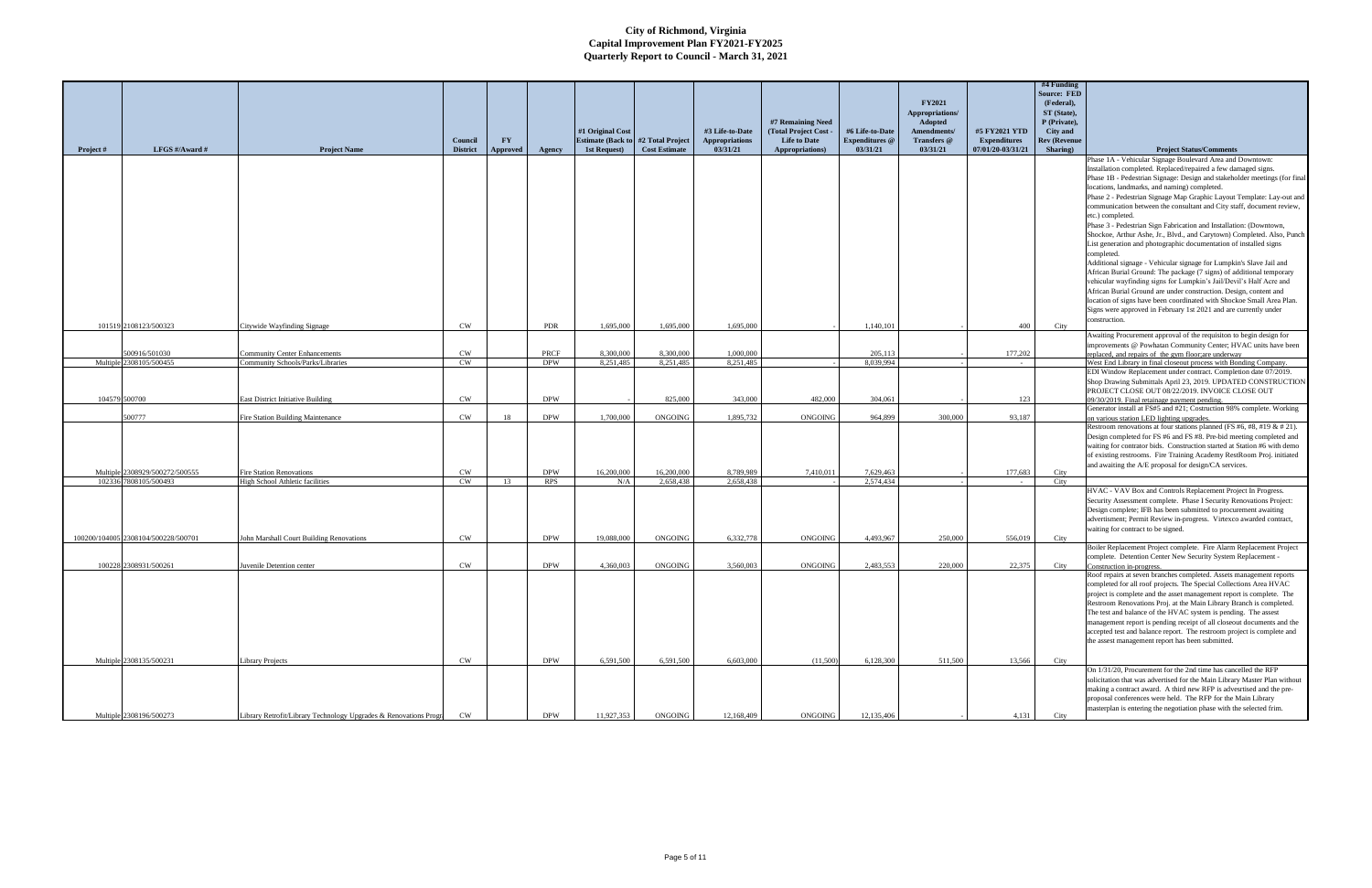| Project #                              | LFGS #/Award #                           | <b>Project Name</b>                                             | Council<br><b>District</b> | FY<br>Approved | Agency                   | #1 Original Cost<br><b>Estimate (Back to #2 Total Project)</b><br>1st Request) | <b>Cost Estimate</b>      | #3 Life-to-Date<br><b>Appropriations</b><br>03/31/21 | #7 Remaining Need<br>(Total Project Cost -<br><b>Life to Date</b><br>Appropriations) | #6 Life-to-Date<br><b>Expenditures</b> @<br>03/31/21 | <b>FY2021</b><br>Appropriations/<br>Adopted<br>Amendments/<br>Transfers @<br>03/31/21 | #5 FY2021 YTD<br><b>Expenditures</b><br>07/01/20-03/31/21 | #4 Funding<br><b>Source: FED</b><br>(Federal),<br>ST (State),<br>P (Private),<br><b>City</b> and<br><b>Rev (Revenu</b><br>Sharing) | <b>Project Status/Comments</b>                                                                                                                                                                                                                                                                                                                                                                                                                                                                                                                                                                                                                                                                                                                                                             |
|----------------------------------------|------------------------------------------|-----------------------------------------------------------------|----------------------------|----------------|--------------------------|--------------------------------------------------------------------------------|---------------------------|------------------------------------------------------|--------------------------------------------------------------------------------------|------------------------------------------------------|---------------------------------------------------------------------------------------|-----------------------------------------------------------|------------------------------------------------------------------------------------------------------------------------------------|--------------------------------------------------------------------------------------------------------------------------------------------------------------------------------------------------------------------------------------------------------------------------------------------------------------------------------------------------------------------------------------------------------------------------------------------------------------------------------------------------------------------------------------------------------------------------------------------------------------------------------------------------------------------------------------------------------------------------------------------------------------------------------------------|
|                                        |                                          |                                                                 |                            |                |                          |                                                                                |                           |                                                      |                                                                                      |                                                      |                                                                                       |                                                           |                                                                                                                                    | (102320) Lynhaven Ave over Broad Rock Creek estimated cost \$1.1<br>million- Design 90% complete; (104249) Martin Luther King Bridge \$<br>500,000- Design 95% Complete. Project on hold pending supplemental<br>funds for construction [\$4 million]; (102876) Lombardy over CSX-<br>estimated cost \$13.6 million- Design 5% Complete; (105917) East<br>Richmond Road over Stoney Run, estimated cost \$1.8 million - Design<br>60% complete; (105918) East Richmond Road over Gillies Creek<br>estimated cost \$1.8 million- Scoping; (104747) Riverside Drive over<br>Rattlesnake Creek construction 99% complete; (106563) Hull Street over                                                                                                                                           |
|                                        | Multiple 2928750/500315/500562<br>501037 | Major Bridge Improvements Program<br>Major Building Maintenance | <b>CW</b><br><b>CW</b>     | 21             | <b>DPW</b><br><b>DPW</b> | ONGOING                                                                        | ONGOING<br>ONGOING        | 27,154,762<br>974,688                                | ONGOING                                                                              | 8,045,300                                            | 2,000,000<br>974.688                                                                  | 359,663                                                   | City and Rev<br>(Revenue)<br>Sharing)                                                                                              | Manchester Canal scoping underway; (106562) Columbia St over<br>Goodes Crk Replacement Scoping underway. Hull St over Manchseter<br>Canal design underway; E Richmond Rd bridges declare public necessity<br>past CPC 04/19/21; Columbia St over Goodes Creek 60% plans.                                                                                                                                                                                                                                                                                                                                                                                                                                                                                                                   |
|                                        |                                          |                                                                 |                            |                |                          |                                                                                |                           |                                                      |                                                                                      |                                                      |                                                                                       |                                                           |                                                                                                                                    | UPDATE CITY HALL ENTRANCE RAMP IN PROGRESS WITH<br>COMPLETION AUGUST 2019. City Hall Ramps complete. Overhead<br>Doors 100% complete. These are the projects currently in process<br>through Procurement : 1. AIS City Hall Parking Decks Exhaust Fans<br>(\$12,202.00) in Procurement. 10/02/2019 100% Complete.<br>2. Davis & Green 3rd Precinct Parking Deck LED Lighting Upgrade<br>(\$21,486.00) in Procurement 09/10/2019 On Going Programming &<br>Punch Out<br>3. Warwick Plumbing 3rd Precinct Inline Pumps Replacement<br>(\$6,860.00) in Procurement 07/15/2019 100% Complete<br>4. Warwick Plumbing Main Library Air Compressor Replacement<br>(\$27,614.00) in Procurement 07/30/2019 100% Complete<br>5. Bay Diesel 4th Precinct & Main Street Station Generator Omni Metrix |
|                                        | Multiple 2308156C/500131<br>501039       | <b>Major Building Renovations</b><br>Maior Parks Maintenance    | CW<br><b>CW</b>            | 21             | <b>DPW</b><br>PRCF       | N/A<br>ONGOING                                                                 | <b>ONGOING</b><br>ONGOING | 50,588,877<br>500.000                                | ONGOING                                                                              | 49,122,475<br>27,050                                 | 500.000                                                                               | 653.537<br>27,050                                         |                                                                                                                                    | Install (\$6,307.00) PO 20000000603 On Going 100% Complete                                                                                                                                                                                                                                                                                                                                                                                                                                                                                                                                                                                                                                                                                                                                 |
|                                        |                                          |                                                                 |                            |                |                          |                                                                                |                           |                                                      |                                                                                      |                                                      |                                                                                       |                                                           |                                                                                                                                    | Numerous projects underway including roof/building repairs and upgrades<br>at the Forest Hill Maintenance Building, Bryan Park restroom<br>replacement, upgrades and renovations to the Byrd Park Round House<br>and Blanton House, waterline relocation at Bryan to serve the Nature<br>Center and restroom building to be renovated. Forest Hill Park Trail                                                                                                                                                                                                                                                                                                                                                                                                                              |
|                                        | 101931 1308908/500432                    | <b>Major Park Renovations</b>                                   | CW                         |                | PRCF                     | N/A                                                                            | ONGOING                   | 7.888.366                                            | ONGOING                                                                              | 7,850,110                                            |                                                                                       | 649,916                                                   | City                                                                                                                               | repairs currently underway<br>Design complete for Security System Replacement Project; new cameras,<br>card readers, control room; IFB-Construction in-progress (Procurement).                                                                                                                                                                                                                                                                                                                                                                                                                                                                                                                                                                                                             |
| 105953 500847                          |                                          | Manchester Courthouse                                           | CW                         | 19             |                          | 2,745,000                                                                      | ONGOING                   | 900,000                                              | ONGOING                                                                              | 115,284                                              | 300,000                                                                               | 9,454                                                     | City                                                                                                                               | This programs funds ineligible expenses and matching funds associated                                                                                                                                                                                                                                                                                                                                                                                                                                                                                                                                                                                                                                                                                                                      |
|                                        | Multiple 2918122C/500427                 | Matching Funds For Federal /State Grants (VDOT)                 | CW                         |                | <b>DPW</b>               |                                                                                | ONGOING                   | 1,224,000                                            | ONGOING                                                                              | 546,865                                              | 70,000                                                                                | 1,642                                                     | Match for<br>Fed/State                                                                                                             | with federal and state grants such as TA, RS and other Federal programs<br>The Pedestrian Improvement HSIP match to be provided from this<br>count.                                                                                                                                                                                                                                                                                                                                                                                                                                                                                                                                                                                                                                        |
|                                        |                                          |                                                                 |                            |                |                          | N/A                                                                            |                           |                                                      | ONGOING                                                                              |                                                      |                                                                                       |                                                           |                                                                                                                                    | HCD has completed infrastructure projects totaling \$5.2 million dollars to<br>date. There are 3 additional projects that are under construction and have<br>obligated funding in the amount of \$566,321.00. The remaining available<br>funds in the amount of \$135,789 will be used for other infrastructure                                                                                                                                                                                                                                                                                                                                                                                                                                                                            |
|                                        | Multiple 5008105C/500396<br>501040       | Neighborhood in Bloom<br>Neighborhood Park Maintenance          | CW<br><b>CW</b>            | 21             | <b>HCD</b><br>PRCF       | ONGOING                                                                        | ONGOING<br>ONGOING        | 6,001,125<br>500,000                                 |                                                                                      | 5,299,015<br>27,050                                  | 100,000<br>500,000                                                                    | 15,004<br>27,050                                          |                                                                                                                                    | Purchasing new playground equipment for the Yancy St. Playground.                                                                                                                                                                                                                                                                                                                                                                                                                                                                                                                                                                                                                                                                                                                          |
|                                        |                                          |                                                                 |                            |                |                          | N/A                                                                            |                           |                                                      |                                                                                      |                                                      |                                                                                       |                                                           |                                                                                                                                    | The Canoe Run Park equipmeent has been installed. The outdoor exercise<br>equipment for Petronious Jones Park has been completed Construction<br>of an accessible route to Powhatan Playground is scheduled to begin in<br>October 2020. The conceptual master plan for Fonticello/Carter Jones<br>Park underway was reviewe and approved by the UDC in May 2020.                                                                                                                                                                                                                                                                                                                                                                                                                          |
|                                        | 101012 1308907/500222                    | Neighborhood Park Renovations                                   | <b>CW</b>                  |                | PRCF                     |                                                                                | ONGOING                   | 9,077,740                                            | ONGOING                                                                              | 9,547,129                                            |                                                                                       | 260,351                                                   | City                                                                                                                               | Cutshaw Ave design 90% complete. Funds committed to existing project.                                                                                                                                                                                                                                                                                                                                                                                                                                                                                                                                                                                                                                                                                                                      |
|                                        | Multiple 2948186/500266                  | New Curb & Gutter Program - Urban Program                       | <b>CW</b>                  |                | <b>DPW</b>               | N/A                                                                            | ONGOING                   | 2,228,000                                            | ONGOING                                                                              | 398,967                                              |                                                                                       | 445                                                       | State                                                                                                                              | Construction of three new schools is substantially complete. Will still                                                                                                                                                                                                                                                                                                                                                                                                                                                                                                                                                                                                                                                                                                                    |
| 105739/105756<br>/105757/105758 500846 |                                          | New School Construction                                         | CW                         | 19             | <b>DPW</b>               | 195,000,000                                                                    | ONGOING                   | 150,000,000                                          | ONGOING                                                                              | 135,801,998                                          |                                                                                       | 23,019,220                                                | City                                                                                                                               | have spending on Phase II site work and demolition of the two old elem<br>schools over next 6 months.                                                                                                                                                                                                                                                                                                                                                                                                                                                                                                                                                                                                                                                                                      |
|                                        | Multiple 2948187/500337                  | New Sidewalk Program - Urban Program                            | CW                         |                | <b>DPW</b>               | N/A                                                                            | ONGOING                   | 1,300,000                                            | ONGOING                                                                              | 1,140,681                                            |                                                                                       |                                                           | State                                                                                                                              | Terminal Avenue Phase II construction complete. Carnation Street<br>Sidewalk funding gap being covered with this account.                                                                                                                                                                                                                                                                                                                                                                                                                                                                                                                                                                                                                                                                  |
|                                        | 501044                                   | New Traffic Control Signals (Federal)                           | CW                         | 21             | <b>DPW</b>               | 2,944,000                                                                      | 2,944,000                 | 155,000                                              |                                                                                      | 78,209                                               | 155,000                                                                               | 78,209                                                    |                                                                                                                                    | 30% design completed. Waiting for Consulatant to send the 60% plans.<br>Active Shooter Detection System: Recevied only one bid, will re-                                                                                                                                                                                                                                                                                                                                                                                                                                                                                                                                                                                                                                                   |
|                                        | Multiple 2308799/500257                  | Oliver Hill Courts                                              | CW                         | 10             | <b>DPW</b>               | 12,660,000                                                                     | ONGOING                   | 4,852,741                                            | <b>ONGOING</b>                                                                       | 4,161,979                                            | 200,000                                                                               | 34,555                                                    | City                                                                                                                               | advertise; Roof/Window water intrusion study complete; Interior and<br>Exterior LED Lighting Replacement complete; Card Access system<br>replacement in progress.                                                                                                                                                                                                                                                                                                                                                                                                                                                                                                                                                                                                                          |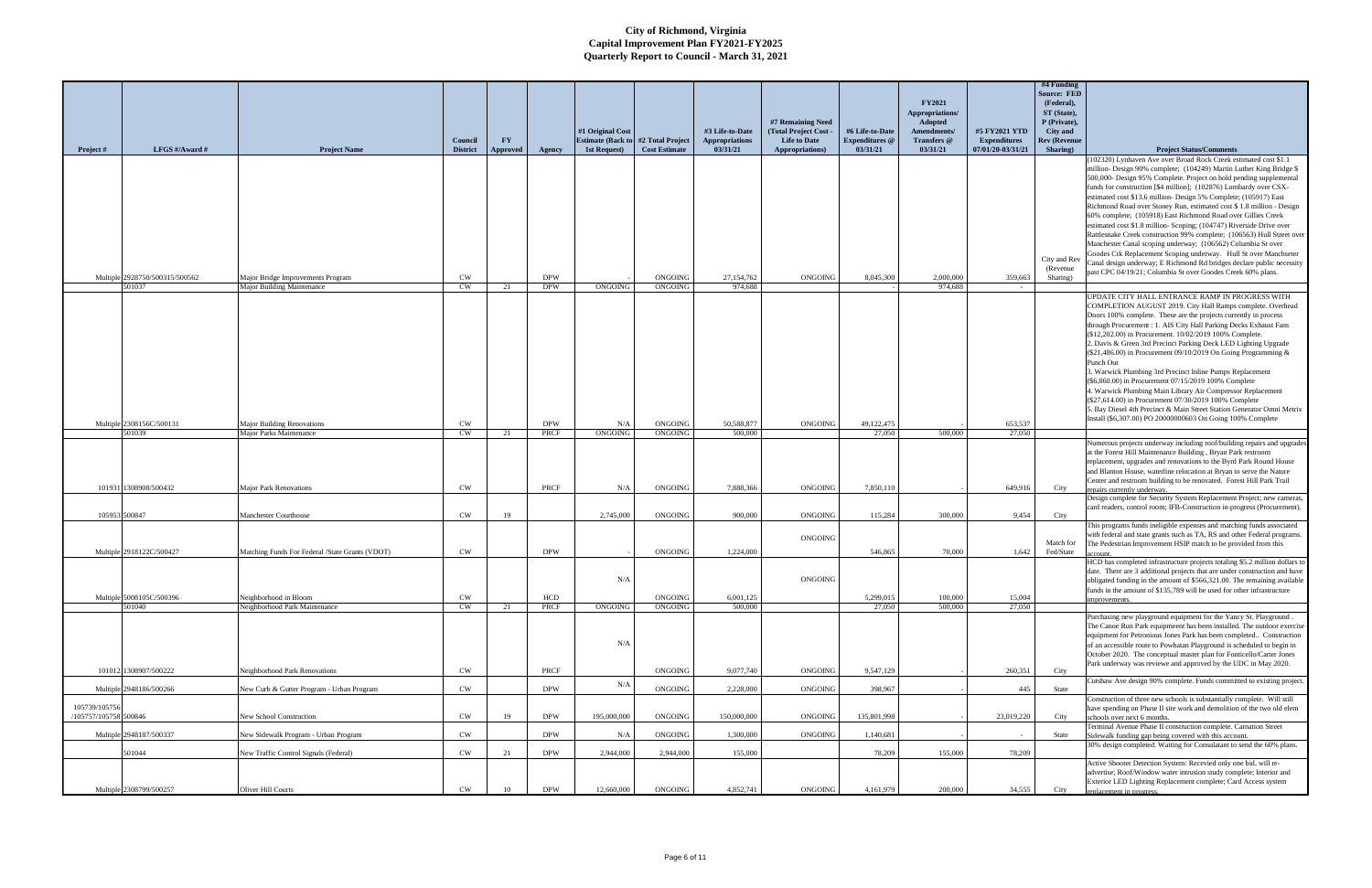| Project #            | LFGS #/Award #                                | <b>Project Name</b>                                                             | Council<br><b>District</b> | <b>FY</b><br>Approved | Agency                   | #1 Original Cost<br><b>Estimate (Back to</b><br>1st Request) | #2 Total Project<br><b>Cost Estimate</b> | #3 Life-to-Date<br><b>Appropriations</b><br>03/31/21 | #7 Remaining Need<br>(Total Project Cost -<br><b>Life to Date</b><br>Appropriations) | #6 Life-to-Date<br><b>Expenditures</b> @<br>03/31/21 | <b>FY2021</b><br>Appropriations/<br>Adopted<br>Amendments/<br>Transfers @<br>03/31/21 | #5 FY2021 YTD<br><b>Expenditures</b><br>07/01/20-03/31/21 | #4 Funding<br><b>Source: FED</b><br>(Federal),<br>ST (State),<br>P (Private),<br>City and<br><b>Rev (Revenue</b><br>Sharing) | <b>Project Status/Comments</b>                                                                                                                                                                                                                                                                                                                                                                                                                                  |
|----------------------|-----------------------------------------------|---------------------------------------------------------------------------------|----------------------------|-----------------------|--------------------------|--------------------------------------------------------------|------------------------------------------|------------------------------------------------------|--------------------------------------------------------------------------------------|------------------------------------------------------|---------------------------------------------------------------------------------------|-----------------------------------------------------------|------------------------------------------------------------------------------------------------------------------------------|-----------------------------------------------------------------------------------------------------------------------------------------------------------------------------------------------------------------------------------------------------------------------------------------------------------------------------------------------------------------------------------------------------------------------------------------------------------------|
|                      |                                               |                                                                                 |                            |                       |                          |                                                              |                                          |                                                      |                                                                                      |                                                      |                                                                                       |                                                           |                                                                                                                              | Randolph gym floor replacement project completed in Dec 2020; plans                                                                                                                                                                                                                                                                                                                                                                                             |
|                      |                                               |                                                                                 |                            |                       |                          |                                                              |                                          |                                                      |                                                                                      |                                                      |                                                                                       |                                                           |                                                                                                                              | underway to paint the gymnasium, upgrade the interior lighting and                                                                                                                                                                                                                                                                                                                                                                                              |
|                      | 100486 1308115/500194                         | Parks and Recreation Building Maintenance                                       | <b>CW</b>                  |                       | PRCF                     | N/A                                                          | ONGOING                                  | 6.659.801                                            | <b>ONGOING</b>                                                                       | 6,272,849                                            | 250,000                                                                               | 165,366                                                   | City                                                                                                                         | purchase new retractable bleachers. Replacement of HVAC unit s at<br>Randolph Community Center underway.                                                                                                                                                                                                                                                                                                                                                        |
|                      |                                               |                                                                                 |                            |                       |                          |                                                              |                                          |                                                      |                                                                                      |                                                      |                                                                                       |                                                           |                                                                                                                              | HSIP portion - 100% design completed. Waiting from VDOT to provide                                                                                                                                                                                                                                                                                                                                                                                              |
|                      | 500938/500939                                 | Pedestrian Safety Improvements with HAWK                                        | CW                         | 20                    | <b>DPW</b>               | 906,000                                                      | 906,000                                  | 1,040,000                                            | (134,000)                                                                            | 276,251                                              | 800,000                                                                               | 207.568                                                   | FED                                                                                                                          | advertisement authorization. GO Bonds Portion: Under Construction,<br>Equipment Ordered. - 4/26/2021                                                                                                                                                                                                                                                                                                                                                            |
| 105183/107190        |                                               | Pedestrian Safety Improvements at Signalized Intersections on                   |                            |                       |                          |                                                              |                                          |                                                      |                                                                                      |                                                      |                                                                                       |                                                           |                                                                                                                              | 105183 - Final close-out process underway. 107190 - 95% design                                                                                                                                                                                                                                                                                                                                                                                                  |
| 106831               | 500790 / 500796                               | Federal and State Routes (HSIP)                                                 | <b>CW</b>                  | 18                    | <b>DPW</b>               | 3,453,000                                                    | 5.623,000                                | 4.293,000                                            | 1.330,000                                                                            | 2.946.286                                            | 515,000                                                                               | 39,772                                                    | FED                                                                                                                          | completed. 106831 - In line to be readvertised for the fourth time.                                                                                                                                                                                                                                                                                                                                                                                             |
|                      | 104689/101525 1308131/500328                  | Percent for the Arts                                                            | <b>CW</b>                  |                       | PDR                      | N/A                                                          | ONGOING                                  | 2.587.248                                            | <b>ONGOING</b>                                                                       | 1.253.380                                            | 250,000                                                                               |                                                           | City                                                                                                                         | The Planning Commission unanimously approved the PAC Work Plan for<br>FY21-FY22 on 7/6/2020; approved projects include Hillside Court<br>Playground, Southside Community Center Skate Park, City Gardens<br>Amenity, Fulton Memorial Park, Shockoe Bottom/Storm Drain<br>Management, Westover Hills Placemaking, a Monument Ave Initiative<br>(undefined); all seven projects together total \$1.34M.                                                           |
|                      |                                               |                                                                                 |                            |                       |                          |                                                              |                                          |                                                      |                                                                                      |                                                      |                                                                                       |                                                           |                                                                                                                              | Bids received on Nov. 8, 2018 exceeded the project budget. Additional                                                                                                                                                                                                                                                                                                                                                                                           |
|                      | 104674 500719                                 | Police Equestrian Community Center                                              | <b>CW</b>                  | 17                    | <b>DPW</b>               | 1.495.559                                                    | 1,495,559                                | 1.495.559                                            |                                                                                      | 211,050                                              |                                                                                       | 1,943                                                     | City                                                                                                                         | private funding has been identified. Bids documents are updated for<br>current building code changes. The MOU is being drafted that will go out<br>to the donor for review and acceptance. The agreement has been sent<br>back to legal with the donors comments.                                                                                                                                                                                               |
|                      |                                               |                                                                                 |                            |                       |                          |                                                              |                                          |                                                      |                                                                                      |                                                      |                                                                                       |                                                           |                                                                                                                              | Chiller and Cooling Tower Replacement - Construction complete, project                                                                                                                                                                                                                                                                                                                                                                                          |
|                      |                                               |                                                                                 |                            |                       |                          |                                                              |                                          |                                                      |                                                                                      |                                                      |                                                                                       |                                                           |                                                                                                                              | close-out in progress.<br>Boiler Replacement Project Construction complete, project close-out in<br>progress. Police HQ Parking Concrete Deck Renovations and Lighting<br>Upgrade Design project complete date Fall of 2019. NO CHANGE. LED<br>Lights under construction. On Going Programming & Punch Out                                                                                                                                                      |
| 104583 500702        |                                               | Police Headquarters Building                                                    | CW                         |                       | <b>DPW</b>               | 2,445,000                                                    | 2,445,000                                | 1,745,000                                            | 700,000                                                                              | 1.207.064                                            | 155,000                                                                               | 3,725                                                     | City                                                                                                                         | Parking Deck Structural Beams Replacement/Repairs; Construction                                                                                                                                                                                                                                                                                                                                                                                                 |
| 104585 500703        |                                               | Police Training Academy Building                                                | CW                         |                       | <b>DPW</b>               | 1.229,000                                                    | 1.229,000                                | 1.229,000                                            |                                                                                      | 1.109.594                                            |                                                                                       | 1.169                                                     | City                                                                                                                         | Complete; Closeout in progress.                                                                                                                                                                                                                                                                                                                                                                                                                                 |
|                      | 100219 2308239/500248/501032                  | RAA Buildings and Property Improvements                                         | CW                         | 13                    | <b>DPW</b>               | 1,560,000                                                    | 1.950.000                                | 1.950,000                                            |                                                                                      | 1.179.295                                            |                                                                                       | 5,591                                                     | City                                                                                                                         | No additional funding provided in the FY-20 CIP budget for construction<br>of the canopies.                                                                                                                                                                                                                                                                                                                                                                     |
|                      |                                               |                                                                                 |                            |                       |                          |                                                              |                                          |                                                      |                                                                                      |                                                      |                                                                                       |                                                           |                                                                                                                              | DPW Updates: The A/E proposal for design and C/A services has been<br>received and submitted in Rapids awaiting Procurement to issue the<br>purchase order.<br>Fire Updates: RFD and DPW Special Capital Projects have met with an<br>architect to develop the program scope. The architect has provided the<br>proposal for architectural services for Fire Station 12. A contract has been<br>ssued to Moseley Architects. Project design kick-off meeting is |
|                      | 500922                                        | Replacement of Fire Station 12                                                  | CW                         |                       | <b>FIRE</b>              | 8.302.233                                                    | 8.302.233                                | 2.950,000                                            |                                                                                      | 190,477                                              | 2,400,000                                                                             | 190,477                                                   |                                                                                                                              | heduled for November 11 2020<br>Oracle contract finalized 3/2021. System is anticipated to roll out                                                                                                                                                                                                                                                                                                                                                             |
| 106685 500924        |                                               | <b>Revenue Administration System Replacement</b>                                | CW                         |                       | Finance                  | 3,100,000                                                    | 3.100.000                                | 3.100.000                                            |                                                                                      | 919.091                                              |                                                                                       | 646,544                                                   | City                                                                                                                         | November 2021. Current encumbrances = $$962,351.22$                                                                                                                                                                                                                                                                                                                                                                                                             |
| 101848/104408 500420 |                                               | Richmond Fiber Optics Network System                                            | CW                         | 14                    | <b>DPW</b>               | 1,500,000                                                    | 3,000,000                                | 1,625,000                                            | 1,375,000                                                                            | 1,302,361                                            | 125,000                                                                               | 7,610                                                     |                                                                                                                              | No change. Dark fiber optic cable will be installed as part of the RSS<br>Phase III.                                                                                                                                                                                                                                                                                                                                                                            |
|                      |                                               |                                                                                 |                            |                       |                          |                                                              |                                          |                                                      |                                                                                      |                                                      |                                                                                       |                                                           |                                                                                                                              | Bids were opened. Waiting for VDOT blessing to continue with the aware                                                                                                                                                                                                                                                                                                                                                                                          |
|                      | 104128 500636                                 | Richmond Signal System Improvements West-North (CMAQ)                           | CW                         |                       | <b>DPW</b>               | 6,312,000                                                    | 6,312,000                                | 6,194,000                                            | 118,000                                                                              | 1,010,640                                            |                                                                                       | 2.350                                                     | FED                                                                                                                          | process.<br>Conceptual planning with Hargreaves on Missing Link is essentially                                                                                                                                                                                                                                                                                                                                                                                  |
|                      | 101526 2108132/500329<br>501041               | Riverfront Plan Implementation<br><b>Riverview Cemetary Expansion</b>           | <b>CW</b><br>CW            | 13<br>21              | PDR<br><b>PRCF</b>       | 962,500<br>948,026                                           | 100,000,000<br>948,026                   | 12,903,919<br>948,026                                | 87,096,081                                                                           | 12,816,514<br>9,800                                  | 948,026                                                                               | 13,807<br>9.800                                           | City and<br>Revenue<br>Sharing                                                                                               | complete. Public meeting held on 12/11/19 and stakeholder meeting also<br>on 12/11/19. 2 options identified and discussed w/public and City<br>officials. Remaining item is to get conceptual approval from<br><b>JDC/Planning Commission.</b>                                                                                                                                                                                                                  |
|                      |                                               |                                                                                 |                            |                       |                          |                                                              |                                          |                                                      |                                                                                      |                                                      |                                                                                       |                                                           |                                                                                                                              | Started construction in March 2020, anticipate completion by December                                                                                                                                                                                                                                                                                                                                                                                           |
|                      | 105219 500792                                 | Roadway Conversions for Bike Infrastructure (Road Diet) (HSIP)                  | CW                         | 18                    | <b>DPW</b>               | N/A                                                          | ONGOING                                  | 1,502,000                                            | ONGOING                                                                              | 375,268                                              |                                                                                       | 620,120                                                   | FED                                                                                                                          |                                                                                                                                                                                                                                                                                                                                                                                                                                                                 |
|                      | Multiple 2908135/500421                       | Safety Improvement Contingency                                                  | <b>CW</b>                  |                       | <b>DPW</b>               | N/A                                                          | <b>ONGOING</b>                           | 504,406                                              | <b>ONGOING</b>                                                                       | 324,151                                              | 50,000                                                                                |                                                           |                                                                                                                              | This account is used to cover underfunded HSIP projects ineligible to<br>obtain additional federal dollars. No comments.                                                                                                                                                                                                                                                                                                                                        |
|                      |                                               |                                                                                 |                            |                       |                          |                                                              |                                          |                                                      |                                                                                      |                                                      |                                                                                       |                                                           |                                                                                                                              | Invoices pending payment which will be captured within the 4th Qtr. CIP                                                                                                                                                                                                                                                                                                                                                                                         |
|                      | 102336 7808103/500495                         | School ADA Compliance                                                           | CW                         | 13                    | <b>RPS</b>               | N/A                                                          | ONGOING                                  | 23,174,720                                           | ONGOING                                                                              | 20,089,488                                           | 2,702,003                                                                             | 310,961                                                   | City                                                                                                                         | Report. Funds encumbered in the amount of \$80.5K for upcoming<br>projects.                                                                                                                                                                                                                                                                                                                                                                                     |
|                      | 102336 2308198/500160                         | School CIP Planning & Construction                                              | CW                         | 13                    | <b>RPS</b>               | N/A                                                          | ONGOING                                  | 182,419,204                                          | ONGOING                                                                              | 175,108,813                                          |                                                                                       | $\sim$                                                    | City                                                                                                                         | No activity this quarter                                                                                                                                                                                                                                                                                                                                                                                                                                        |
|                      | 102336 7808111/500492/500840<br>500950/500951 | School Capital Maintenance<br>Semmes Ave, Forest Hill, Dundee Pedestrian Safety | CW<br>CW                   | 13<br>20              | <b>RPS</b><br><b>DPW</b> | N/A<br>800,000                                               | ONGOING<br>800,000                       | 123,296,931<br>800,000                               | ONGOING                                                                              | 113,676,125<br>90,928                                | 1,297,997                                                                             | 9,818,219<br>70,596                                       | City<br>FED                                                                                                                  | Invoices pending payment which will be captured within the 4th Qtr. CIP<br>Report. Funds encumbered in the amount of \$5.5M for upcoming<br>projects.<br>Final Scoping underway, coordination with VDOT.                                                                                                                                                                                                                                                        |
|                      | Multiple 2948188/500317                       | Sidewalk Improvement Program - Urban                                            | CW                         |                       | <b>DPW</b>               | N/A                                                          | ONGOING                                  | 2,245,509                                            | <b>ONGOING</b>                                                                       | 2,215,779                                            |                                                                                       | 15,000                                                    | State                                                                                                                        | Additional locations to be assigned. Funds committed.                                                                                                                                                                                                                                                                                                                                                                                                           |
|                      |                                               |                                                                                 |                            |                       |                          |                                                              |                                          |                                                      | ONGOING                                                                              |                                                      |                                                                                       |                                                           | VDOT-                                                                                                                        | Sidewalk Packages #1, #2 and 3 are under construction.                                                                                                                                                                                                                                                                                                                                                                                                          |
|                      | Multiple 2918516/500161/500162/500942         | Sidewalk Projects program                                                       | CW                         |                       | <b>DPW</b>               | N/A                                                          | ONGOING                                  | 13,556,761                                           | ONGOING                                                                              | 13,733,900                                           | 1,000,000                                                                             |                                                           | 539,360 Revenue Share                                                                                                        | Various sidewalk projects underway. Project budget and expenditures<br>being reconciled. FY20 \$900K allocation to advertised January 2020.<br>Construction spring 2020. Activity pending project start.                                                                                                                                                                                                                                                        |
|                      | Multiple 9741603/500090                       | Street Lighting - Special                                                       | CW                         |                       | DPU                      | N/A                                                          | ONGOING                                  | 13,650,525                                           |                                                                                      | 11,749,836                                           |                                                                                       | 201,173                                                   |                                                                                                                              |                                                                                                                                                                                                                                                                                                                                                                                                                                                                 |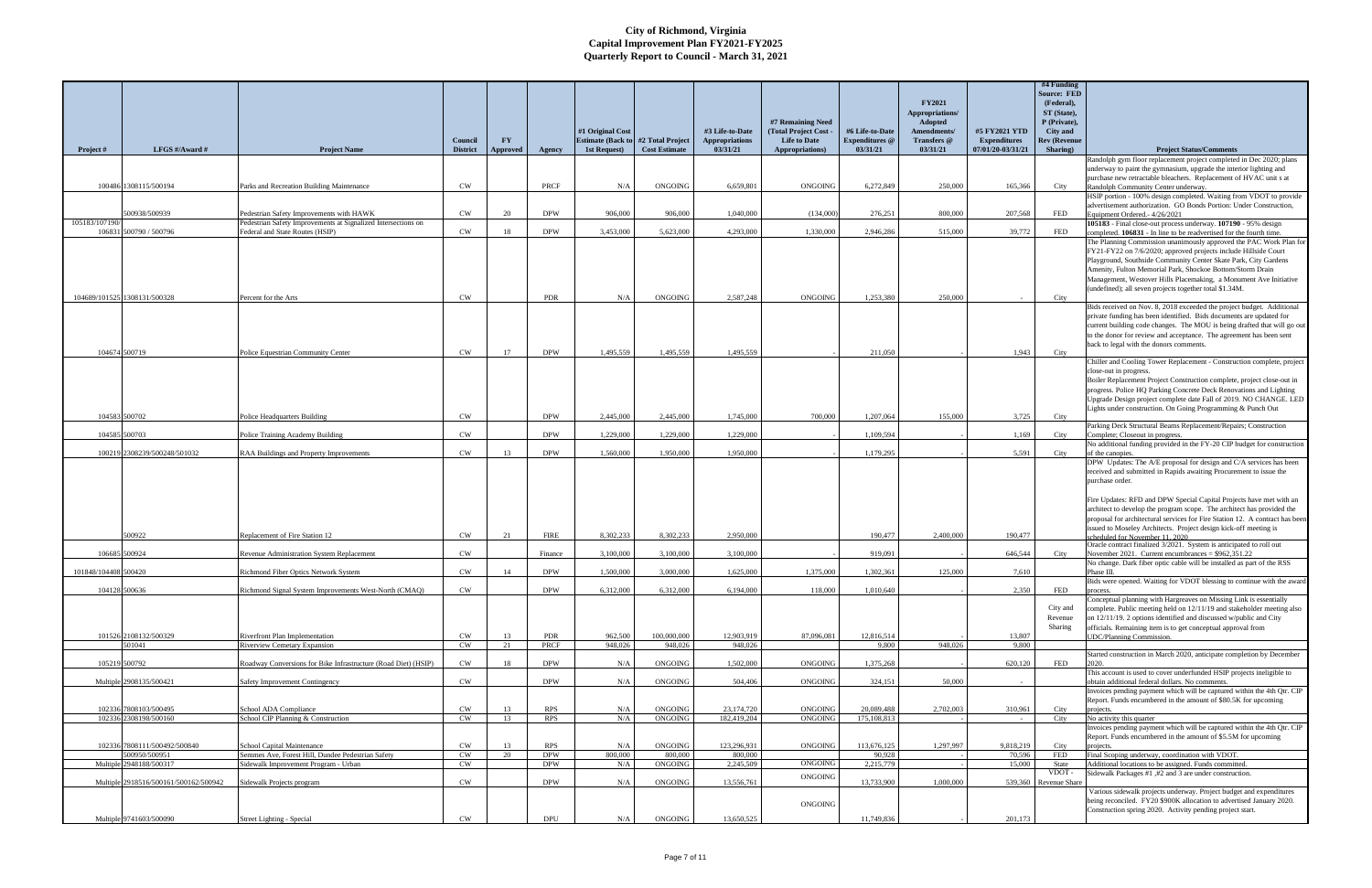|                      |                                  |                                                               |                            |                |            | #1 Original Cost                          |                                          | #3 Life-to-Date                   | #7 Remaining Need<br>(Total Project Cost - | #6 Life-to-Date                   | <b>FY2021</b><br>Appropriations/<br><b>Adopted</b><br>Amendments/ | #5 FY2021 YTD                            | #4 Funding<br><b>Source: FED</b><br>(Federal),<br>ST (State),<br>P (Private),<br>City and |                                                                                                                                                                                                                                                                                                                                                                                                                                                                                                                                                                                                                                                                                                                                                                                                                                                                                                                                                                                                                                                                                                                                                                                                                                                                                                                                                                                                                                                                                                                                                                                                                                                                                                                                                                                                                                                                                                                                                                                                                                                                                                                                                                                                                                                                                                                                    |
|----------------------|----------------------------------|---------------------------------------------------------------|----------------------------|----------------|------------|-------------------------------------------|------------------------------------------|-----------------------------------|--------------------------------------------|-----------------------------------|-------------------------------------------------------------------|------------------------------------------|-------------------------------------------------------------------------------------------|------------------------------------------------------------------------------------------------------------------------------------------------------------------------------------------------------------------------------------------------------------------------------------------------------------------------------------------------------------------------------------------------------------------------------------------------------------------------------------------------------------------------------------------------------------------------------------------------------------------------------------------------------------------------------------------------------------------------------------------------------------------------------------------------------------------------------------------------------------------------------------------------------------------------------------------------------------------------------------------------------------------------------------------------------------------------------------------------------------------------------------------------------------------------------------------------------------------------------------------------------------------------------------------------------------------------------------------------------------------------------------------------------------------------------------------------------------------------------------------------------------------------------------------------------------------------------------------------------------------------------------------------------------------------------------------------------------------------------------------------------------------------------------------------------------------------------------------------------------------------------------------------------------------------------------------------------------------------------------------------------------------------------------------------------------------------------------------------------------------------------------------------------------------------------------------------------------------------------------------------------------------------------------------------------------------------------------|
| Project #            | LFGS #/Award #                   | <b>Project Name</b>                                           | Council<br><b>District</b> | FY<br>Approved | Agency     | <b>Estimate (Back to)</b><br>1st Request) | #2 Total Project<br><b>Cost Estimate</b> | <b>Appropriations</b><br>03/31/21 | <b>Life to Date</b><br>Appropriations)     | <b>Expenditures</b> @<br>03/31/21 | Transfers @<br>03/31/21                                           | <b>Expenditures</b><br>07/01/20-03/31/21 | <b>Rev (Revenue</b><br>Sharing)                                                           | <b>Project Status/Comments</b>                                                                                                                                                                                                                                                                                                                                                                                                                                                                                                                                                                                                                                                                                                                                                                                                                                                                                                                                                                                                                                                                                                                                                                                                                                                                                                                                                                                                                                                                                                                                                                                                                                                                                                                                                                                                                                                                                                                                                                                                                                                                                                                                                                                                                                                                                                     |
| Multiple 659         | 9741602/500087/500088/500089/500 | <b>Street Lighting/General</b>                                | CW                         |                | DPU        | N/A                                       | ONGOING                                  | 35,862,390                        | ONGOING                                    | 27,789,273                        | 300,000                                                           | 598,543                                  | City                                                                                      | No comments                                                                                                                                                                                                                                                                                                                                                                                                                                                                                                                                                                                                                                                                                                                                                                                                                                                                                                                                                                                                                                                                                                                                                                                                                                                                                                                                                                                                                                                                                                                                                                                                                                                                                                                                                                                                                                                                                                                                                                                                                                                                                                                                                                                                                                                                                                                        |
|                      |                                  |                                                               |                            |                |            |                                           |                                          |                                   | <b>ONGOING</b>                             |                                   |                                                                   |                                          |                                                                                           | The LED pilot project is in its testing and evaluation phase; five of the six<br>evaluation areas have been installed with one area remaining to be<br>installed tentatively by the end of June 2018; Evaluation and testing will<br>last for several months during which time citizens and various group<br>feedback will be analyzed and considered for selection of final hardware,<br>its application, electric grid adaptation configuration and installation<br>phasing. Citizen feedback information has been collected from various<br>parties having seen and commented on the areas that have the LEDs<br>installed. The pilot phase is being funded via prior O&M funds that were<br>allocated for LED technology testing and evaluation. The consultant is in<br>the process of completing the LED light pilot study report with it's<br>findings The study of the electrical characteristics of the electric<br>distribution gird impacts related to the use of LED technology has been<br>completed and those findings will be included in the final report. A<br>refresh of the most update LED lighting components and recommended<br>vendors suppliers will also be provided with the final report. Tentative<br>time-line for the report is end of first quarter 2019. LED fixtures and<br>photometric ranges have been selected for replacement of the current<br>HPFS standard cobrahead fixture. The Electric Utility is currently in the<br>process of doing a small purchase based on the new LED specification to<br>began rolling out LED lighting in selected power specific areas. The<br>Electric Utility is currently awaiting the delivery of the first round of LED<br>fixtures that have been ordered. Once fixtures have been delivered the<br>Utility will began roll out as indicated in prior status report. As of this<br>report, July 30th 2019. The Electric Utility has received 160 fixture of<br>which 150 have been installed. The Utility is currently ordering another<br>130 to 150 fixtures to be installed in the next phase of power sensitive<br>area replacements and monitoring it's impact on respective circuits and<br>substation systems. This phase is estimated to be complete by the end of<br>2019 calendar year. The Electric Utility is currently working to install |
|                      | 500884                           | Street Lighting - LED Conversion                              | CW                         | 18             | <b>DPU</b> | N/A                                       | ONGOING                                  | 3,120,203                         |                                            | 1,150,629                         | 700,000                                                           | 1,016,403                                |                                                                                           | 7,500 LED fixtures by the end of calendar 21.<br>Completed emergency repairs on Huguenot Rd Bridge, Commerce Rd                                                                                                                                                                                                                                                                                                                                                                                                                                                                                                                                                                                                                                                                                                                                                                                                                                                                                                                                                                                                                                                                                                                                                                                                                                                                                                                                                                                                                                                                                                                                                                                                                                                                                                                                                                                                                                                                                                                                                                                                                                                                                                                                                                                                                    |
|                      |                                  |                                                               |                            |                |            |                                           |                                          |                                   | ONGOING                                    |                                   |                                                                   |                                          |                                                                                           | bridge, and Chimborazo Wall. Progress payments being processed. This<br>program contains several adopted Council amendment projects.                                                                                                                                                                                                                                                                                                                                                                                                                                                                                                                                                                                                                                                                                                                                                                                                                                                                                                                                                                                                                                                                                                                                                                                                                                                                                                                                                                                                                                                                                                                                                                                                                                                                                                                                                                                                                                                                                                                                                                                                                                                                                                                                                                                               |
|                      | Multiple 2918128C/500290         | Streets, Sidewalks, Alley Extensions and Improvements Program | CW                         |                |            |                                           | ONGOING                                  | 25,437,174                        |                                            | 23,338,844                        | 300,000                                                           | 35,250                                   | City                                                                                      |                                                                                                                                                                                                                                                                                                                                                                                                                                                                                                                                                                                                                                                                                                                                                                                                                                                                                                                                                                                                                                                                                                                                                                                                                                                                                                                                                                                                                                                                                                                                                                                                                                                                                                                                                                                                                                                                                                                                                                                                                                                                                                                                                                                                                                                                                                                                    |
|                      | 100492 1308180C/500202           | <b>Swimming Pools Projects</b>                                | CW                         |                | PRCF       | N/A                                       | <b>ONGOING</b>                           | 7,117,300                         | <b>ONGOING</b>                             | 5,383,286                         | 250,000                                                           | 28,494                                   | City                                                                                      | Plan to replace kiddie pools at Powhatan and Woodville with spray pads<br>The tentative schedule is to begin construction at the selected sites at the<br>close of the 2020 summer season with completion spring of 2021. Met<br>with Aquatics staff in March in order to develop a scope of work. A<br>meeting with RK&K Engineers will be scheduled as a possible consultant<br>for the aquatics improvements. Estimates for repairs are also currently<br>being obtained for the Hotchkiss Pool.                                                                                                                                                                                                                                                                                                                                                                                                                                                                                                                                                                                                                                                                                                                                                                                                                                                                                                                                                                                                                                                                                                                                                                                                                                                                                                                                                                                                                                                                                                                                                                                                                                                                                                                                                                                                                                |
|                      | 500941/500961                    | Systematic Pedestrian Safety Improvements Phase III           | $\mathrm{CW}$              |                | <b>DPW</b> | 1,540,000                                 | 1,540,000                                | 1,540,000                         |                                            | 696,317                           |                                                                   | 557,242                                  | <b>FED</b>                                                                                | Started construction in December 2020.<br>Opened bids. Waiting for VDOT blessing to send award recommendation                                                                                                                                                                                                                                                                                                                                                                                                                                                                                                                                                                                                                                                                                                                                                                                                                                                                                                                                                                                                                                                                                                                                                                                                                                                                                                                                                                                                                                                                                                                                                                                                                                                                                                                                                                                                                                                                                                                                                                                                                                                                                                                                                                                                                      |
| 106469               | 500943/500967                    | Systemic Sight Distance Improvements HSIP                     | CW                         | 20             | <b>DPW</b> | 1,419,000                                 | 1,419,000                                | 575,000                           |                                            | 153,924                           | 421,000                                                           | 7.805                                    | FED                                                                                       | to Procurement Services.                                                                                                                                                                                                                                                                                                                                                                                                                                                                                                                                                                                                                                                                                                                                                                                                                                                                                                                                                                                                                                                                                                                                                                                                                                                                                                                                                                                                                                                                                                                                                                                                                                                                                                                                                                                                                                                                                                                                                                                                                                                                                                                                                                                                                                                                                                           |
|                      | 2908122C/500289/500358/500489/   |                                                               |                            |                |            |                                           |                                          |                                   | ONGOING                                    |                                   |                                                                   |                                          | VDOT -                                                                                    | 4-26-2021: Broad St & Hamilton St Signal Upgrade Closed Out. Broad<br>St & Staples Mill Rd signal upgrade project to begin construction in Mid                                                                                                                                                                                                                                                                                                                                                                                                                                                                                                                                                                                                                                                                                                                                                                                                                                                                                                                                                                                                                                                                                                                                                                                                                                                                                                                                                                                                                                                                                                                                                                                                                                                                                                                                                                                                                                                                                                                                                                                                                                                                                                                                                                                     |
| Multiple 500229      |                                  | <b>Traffic Control Installations</b>                          | <b>CW</b>                  |                | <b>DPW</b> | N/A                                       | <b>ONGOING</b>                           | 9.081.899                         |                                            | 9,061,959                         |                                                                   |                                          | 170,158 Revenue Share Fall 2021                                                           |                                                                                                                                                                                                                                                                                                                                                                                                                                                                                                                                                                                                                                                                                                                                                                                                                                                                                                                                                                                                                                                                                                                                                                                                                                                                                                                                                                                                                                                                                                                                                                                                                                                                                                                                                                                                                                                                                                                                                                                                                                                                                                                                                                                                                                                                                                                                    |
|                      | Multiple 2948190/500347 / 500301 | Traffic Control Modernization - Urban                         | CW                         |                | <b>DPW</b> | N/A                                       | ONGOING                                  | 3,100,000                         | ONGOING                                    | 2,112,951                         |                                                                   | 16,592                                   | State/Federal                                                                             | 4-26-2021: Broad St & Hamilton St Signal Upgrade Closed Out. 2%<br>City Funds - Remaining funds has been allocated to Broad St & Hamilton<br>St Traffic Signal project; Construction completed Invoicing & closeout<br>process. 2-9-2021 Due to insufficient funding in CIP Budget, transfer was<br>needed to fund the replacement of signal poles which have been identified<br>as failing in structural integrity.                                                                                                                                                                                                                                                                                                                                                                                                                                                                                                                                                                                                                                                                                                                                                                                                                                                                                                                                                                                                                                                                                                                                                                                                                                                                                                                                                                                                                                                                                                                                                                                                                                                                                                                                                                                                                                                                                                               |
|                      | 500944/500962                    | Traffic Signal Visibility Improvement HSIP                    | CW                         | 20             | <b>DPW</b> | ONGOING                                   | ONGOING                                  | 1,310,000                         |                                            | 106,337                           | 1,075,000                                                         | (1,074)                                  | FED                                                                                       | 4-26-2021: Advertised March 2021. No bidders. Will be readvertised in<br>Early Summer. 2-9-2021: RequestedReceived authorization from VDOT                                                                                                                                                                                                                                                                                                                                                                                                                                                                                                                                                                                                                                                                                                                                                                                                                                                                                                                                                                                                                                                                                                                                                                                                                                                                                                                                                                                                                                                                                                                                                                                                                                                                                                                                                                                                                                                                                                                                                                                                                                                                                                                                                                                         |
| 106530/106544 500945 |                                  | Transit Stop Access and Sidewalk Improvement                  | CW                         | 20             | <b>DPW</b> | 960,000                                   | 960,000                                  | 960,000                           |                                            | 157,281                           | 594,000                                                           | 53,462                                   |                                                                                           | Project is in 90% design Phase; design is complete; request for<br>authorization to advertise submitted to VDOT; anticipate advertisement<br>for bids May '21.                                                                                                                                                                                                                                                                                                                                                                                                                                                                                                                                                                                                                                                                                                                                                                                                                                                                                                                                                                                                                                                                                                                                                                                                                                                                                                                                                                                                                                                                                                                                                                                                                                                                                                                                                                                                                                                                                                                                                                                                                                                                                                                                                                     |
|                      |                                  |                                                               |                            |                |            |                                           |                                          |                                   |                                            |                                   |                                                                   |                                          |                                                                                           |                                                                                                                                                                                                                                                                                                                                                                                                                                                                                                                                                                                                                                                                                                                                                                                                                                                                                                                                                                                                                                                                                                                                                                                                                                                                                                                                                                                                                                                                                                                                                                                                                                                                                                                                                                                                                                                                                                                                                                                                                                                                                                                                                                                                                                                                                                                                    |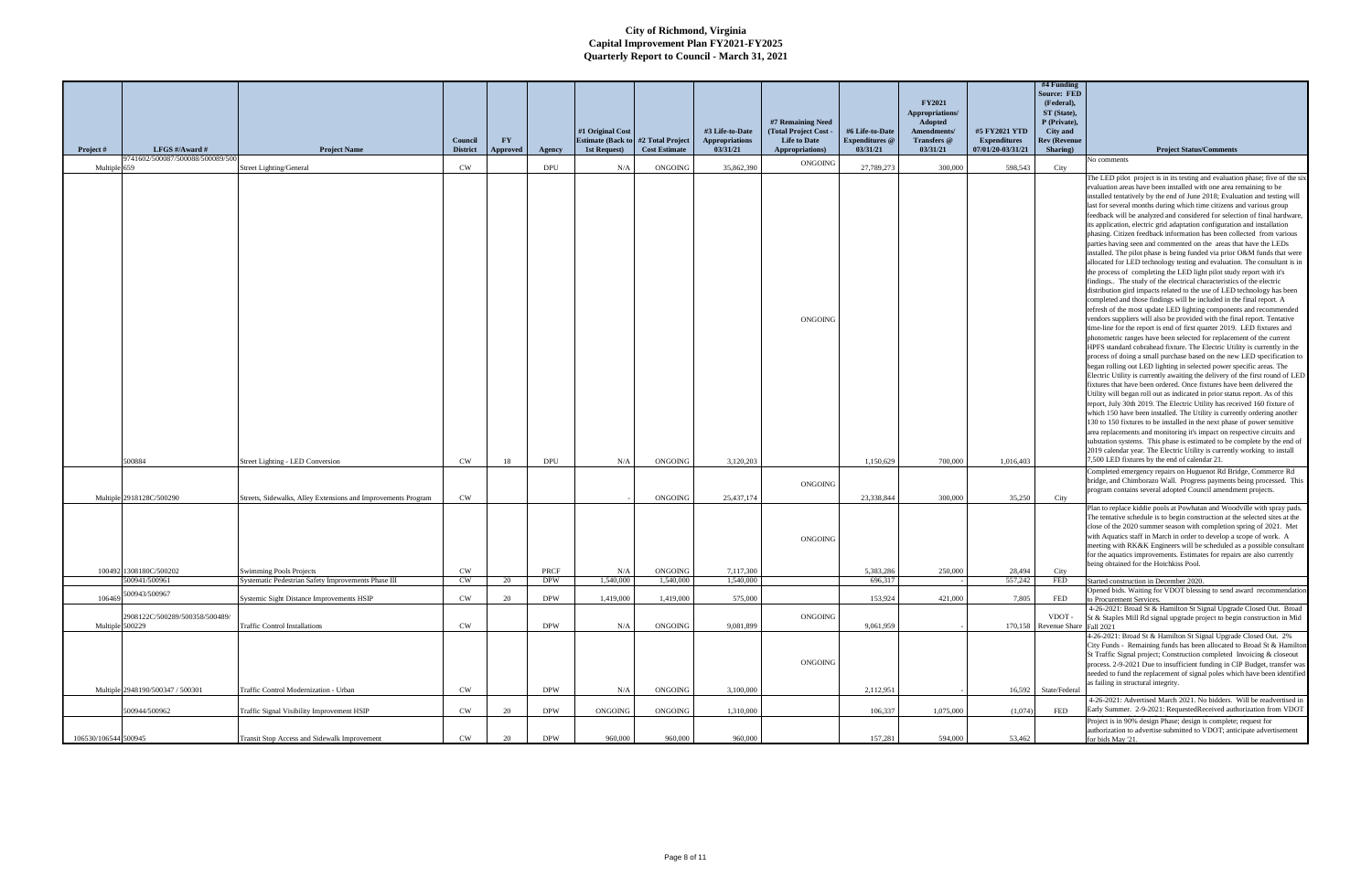|                                       |                                                                                |                                          |                       |                          |                  |                                                            |                                   |                                          |                                   | <b>FY2021</b>                             |                                          | #4 Funding<br><b>Source: FED</b><br>(Federal), |                                                                                                                                                                                                                                                                                                                                                                                                              |
|---------------------------------------|--------------------------------------------------------------------------------|------------------------------------------|-----------------------|--------------------------|------------------|------------------------------------------------------------|-----------------------------------|------------------------------------------|-----------------------------------|-------------------------------------------|------------------------------------------|------------------------------------------------|--------------------------------------------------------------------------------------------------------------------------------------------------------------------------------------------------------------------------------------------------------------------------------------------------------------------------------------------------------------------------------------------------------------|
|                                       |                                                                                |                                          |                       |                          | #1 Original Cost |                                                            | #3 Life-to-Date                   | #7 Remaining Need<br>(Total Project Cost | #6 Life-to-Date                   | Appropriations/<br>Adopted<br>Amendments/ | #5 FY2021 YTD                            | ST (State),<br>P (Private),<br>City and        |                                                                                                                                                                                                                                                                                                                                                                                                              |
| LFGS #/Award #<br>Project #           | <b>Project Name</b>                                                            | Council<br><b>District</b>               | FY<br><b>Approved</b> | Agency                   | 1st Request)     | <b>Estimate (Back to #2 Total Project</b><br>Cost Estimate | <b>Appropriations</b><br>03/31/21 | <b>Life to Date</b><br>Appropriations)   | <b>Expenditures</b> @<br>03/31/21 | Transfers @<br>03/31/21                   | <b>Expenditures</b><br>07/01/20-03/31/21 | <b>Rev (Revenue</b><br>Sharing)                | <b>Project Status/Comments</b>                                                                                                                                                                                                                                                                                                                                                                               |
|                                       |                                                                                |                                          |                       |                          |                  |                                                            |                                   |                                          |                                   |                                           |                                          |                                                | 2021 Slurry program has completed 30.90 MLM . 2021 1 inch mill and<br>overlay paving program has completed 30.40 MLM. 2021 2 inch mill<br>and overlay program has completed 44.50 MLM. To maintain the City                                                                                                                                                                                                  |
|                                       |                                                                                |                                          |                       |                          |                  |                                                            |                                   | ONGOING                                  |                                   |                                           |                                          |                                                | streets to a level of acceptance of a Pavement Condition Index (PCI) of 80<br>the City would have to allocate \$21,500,000 dollars per year and that is<br>based on 2019 rates for paving. This does not include any inflation for the<br>following years . Project budget and expenditures being reconciled.                                                                                                |
| Multiple 2918515/500286/500946/500986 | <b>Transportation Projects</b>                                                 | CW                                       |                       | <b>DPW</b>               | N/A              | ONGOING                                                    | 104,898,231                       |                                          | 86,809,166                        | 30,000,000                                | 10,150,905                               | City                                           |                                                                                                                                                                                                                                                                                                                                                                                                              |
|                                       |                                                                                |                                          |                       |                          |                  |                                                            |                                   |                                          |                                   |                                           |                                          |                                                | This project allows for the purchase of replacement vehicles and<br>equipment used to provide services throughout the City. As of April 26,<br>2021, \$4,712,100 of the \$4,867,332 appropriated to DPW (Fleet) for<br>FY21 has been spent. To date, 63 of the 78 vehicles ordered have arrived<br>and been placed in service. The remaining budget funds will be spent by<br>the end of the fourth quarter. |
| 100801 0293102/500136/500164/500557   | Vehicle Replacement Program (Fleet)                                            | <b>CW</b>                                | 12                    | <b>DPW</b>               | N/A              | <b>ONGOING</b>                                             | 45,220,611                        | ONGOING                                  | 39,622,373                        | 4,867,332                                 | 6,350,009                                | City                                           |                                                                                                                                                                                                                                                                                                                                                                                                              |
|                                       |                                                                                | Citywide Projects Subtotal:              |                       |                          | 383,469,121      | 239,840,193                                                | 1,027,486,572                     | 98,365,592                               | 870,134,167                       | 56,446,546                                | 66,718,489                               |                                                |                                                                                                                                                                                                                                                                                                                                                                                                              |
|                                       |                                                                                | Capital Improvement Plan Sub-Total:      |                       |                          |                  |                                                            | 1,315,991,271                     | 188,080,971                              | 1,033,333,922                     | 83,055,546                                | 75,292,534                               |                                                |                                                                                                                                                                                                                                                                                                                                                                                                              |
| 1402                                  | Gas Utility New Business                                                       | CW                                       |                       | DPU                      |                  |                                                            | 332,675,207                       |                                          | 260,398,752                       | 11,720,000                                | 2,556,528                                |                                                |                                                                                                                                                                                                                                                                                                                                                                                                              |
| 1403                                  | <b>Gas Utility System Replacement</b>                                          | CW                                       |                       | <b>DPU</b>               |                  |                                                            | 451,898,319                       |                                          | 372,807,396                       | 17,650,000                                | 8,537,538                                |                                                |                                                                                                                                                                                                                                                                                                                                                                                                              |
| 1502<br>1503                          | Water Distribution System Improvements<br>Water Transmission Main Improvements | CW<br>CW                                 |                       | <b>DPU</b><br><b>DPU</b> |                  |                                                            | 280,798,907<br>132,596,169        |                                          | 228,490,207<br>62,338,010         | 23,751,000<br>1,133,000                   | 9,264,762<br>246,118                     |                                                |                                                                                                                                                                                                                                                                                                                                                                                                              |
| 1590                                  | Water Plant and Pumping Improvements                                           | CW                                       |                       | DPU                      |                  |                                                            | 424, 434, 175                     |                                          | 252,280,787                       | 34,153,000                                | 1,398,639                                |                                                |                                                                                                                                                                                                                                                                                                                                                                                                              |
| 1940                                  | <b>Stormwater Facilities Improvements</b>                                      | CW<br>CW                                 |                       | DPU                      |                  |                                                            | 97,186,665                        |                                          | 56,686,076                        | 11,976,000                                | 1,936,520                                |                                                |                                                                                                                                                                                                                                                                                                                                                                                                              |
| 701<br>1780                           | <b>Wastewater Treatment</b><br>City Floodwall                                  | 6                                        |                       | <b>DPU</b><br><b>DPU</b> |                  |                                                            | 235,992,499<br>2,216,000          |                                          | 170,238,434<br>$\sim$             | 7,681,500                                 | 2,637,192<br>$\sim$                      |                                                |                                                                                                                                                                                                                                                                                                                                                                                                              |
| 760                                   | Wastewater Sanitary Sewer Upgrades                                             | CW                                       |                       | DPU                      |                  |                                                            | 442,606,574                       |                                          | 291,107,022                       | 39,465,000                                | 7,548,187                                |                                                |                                                                                                                                                                                                                                                                                                                                                                                                              |
| 750                                   | Wastewater Combined Sewer Overflow                                             | <b>CW</b>                                |                       | <b>DPU</b>               |                  |                                                            | 316, 127, 760                     |                                          | 216,847,925                       | 49,502,000                                | 1,323,146                                |                                                |                                                                                                                                                                                                                                                                                                                                                                                                              |
|                                       |                                                                                | <b>Public Utilities Total:</b>           |                       |                          |                  |                                                            | 2,716,532,275                     |                                          | 1,911,194,609                     | 197,031,500                               | 35,448,631                               |                                                |                                                                                                                                                                                                                                                                                                                                                                                                              |
|                                       |                                                                                | Capital Improvement Plan Total:          |                       |                          |                  |                                                            | 4,032,523,546                     |                                          | 2,944,528,532                     | 280,087,046                               | 110,741,165                              |                                                |                                                                                                                                                                                                                                                                                                                                                                                                              |
|                                       | STORMWATER PROJECT DETAIL                                                      |                                          |                       |                          |                  |                                                            |                                   |                                          |                                   |                                           |                                          |                                                | Project Cancelled pending payment to contractor for some advanced                                                                                                                                                                                                                                                                                                                                            |
|                                       |                                                                                |                                          |                       |                          |                  |                                                            |                                   |                                          |                                   |                                           |                                          |                                                | layout staking.<br>10/30/20: Notice of Intent to Award posted.                                                                                                                                                                                                                                                                                                                                               |
|                                       |                                                                                |                                          |                       |                          |                  |                                                            |                                   |                                          |                                   |                                           |                                          |                                                | Project is in Procurement awaiting advertisement.                                                                                                                                                                                                                                                                                                                                                            |
|                                       |                                                                                |                                          |                       |                          |                  |                                                            |                                   |                                          |                                   |                                           |                                          |                                                | DPU responding to questions in the project book. DPS then to post the<br>project advertisement.                                                                                                                                                                                                                                                                                                              |
|                                       |                                                                                |                                          |                       |                          |                  |                                                            |                                   |                                          |                                   |                                           |                                          |                                                | Application for IFB forwarded to Procurement for advertisement on                                                                                                                                                                                                                                                                                                                                            |
|                                       |                                                                                |                                          |                       |                          |                  |                                                            |                                   |                                          |                                   |                                           |                                          |                                                | October 29, 2018.                                                                                                                                                                                                                                                                                                                                                                                            |
|                                       |                                                                                |                                          |                       |                          |                  |                                                            |                                   |                                          |                                   |                                           |                                          |                                                | All easements have been received and have all been recorded. Application<br>has been submitted to Dominion Energy to reset conflicting poles                                                                                                                                                                                                                                                                 |
|                                       |                                                                                |                                          |                       |                          |                  |                                                            |                                   |                                          |                                   |                                           |                                          |                                                | Ten of eleven easements have been signed and recorded. Design is at                                                                                                                                                                                                                                                                                                                                          |
|                                       |                                                                                |                                          |                       |                          |                  |                                                            |                                   |                                          |                                   |                                           |                                          |                                                | 90%. Anticipate bid advertisement in June 2018.<br>60% design review comments returned to Engineer. 90% design is                                                                                                                                                                                                                                                                                            |
|                                       |                                                                                |                                          |                       |                          |                  |                                                            |                                   |                                          |                                   |                                           |                                          |                                                | underway. Coordinating with Dominion Power to relocate several power                                                                                                                                                                                                                                                                                                                                         |
|                                       |                                                                                |                                          |                       |                          |                  |                                                            |                                   |                                          |                                   |                                           |                                          |                                                | poles.                                                                                                                                                                                                                                                                                                                                                                                                       |
|                                       |                                                                                |                                          |                       |                          |                  |                                                            |                                   |                                          |                                   |                                           |                                          |                                                | Nine of eleven easements have been obtained.<br>This project has been converted to a stream restoration project. Obtaining                                                                                                                                                                                                                                                                                   |
|                                       |                                                                                |                                          |                       |                          |                  |                                                            |                                   |                                          |                                   |                                           |                                          |                                                | Easements from residents. Design is 65% complete.                                                                                                                                                                                                                                                                                                                                                            |
|                                       |                                                                                |                                          |                       |                          |                  |                                                            |                                   |                                          |                                   |                                           |                                          |                                                | Maintenance continues to keep culvert clean; project on hold pending<br>identification of scope. Ord 2016-216.                                                                                                                                                                                                                                                                                               |
| 102840 1940/500084                    | Rattlesnake Creek Drainage Improvements                                        | $\overline{4}$<br>Fourth District Total: |                       | DPU                      |                  |                                                            | 774,763<br>774,763                |                                          | 209,185<br>209,185                |                                           | $\sim$ $-$                               |                                                |                                                                                                                                                                                                                                                                                                                                                                                                              |
|                                       |                                                                                |                                          |                       |                          |                  |                                                            |                                   |                                          |                                   |                                           |                                          |                                                | Project Complete. Awaiting final payment to contractor.                                                                                                                                                                                                                                                                                                                                                      |
|                                       |                                                                                |                                          |                       |                          |                  |                                                            |                                   |                                          |                                   |                                           |                                          |                                                | Assigned to Possie B. Chenault.                                                                                                                                                                                                                                                                                                                                                                              |
|                                       |                                                                                |                                          |                       |                          |                  |                                                            |                                   |                                          |                                   |                                           |                                          |                                                | Project is being assigned to annual contractor for construction start<br>December 2017. This project is receiving 50% VDOT Cost Share Funds.                                                                                                                                                                                                                                                                 |
| 105358 1940                           |                                                                                | 8                                        |                       | <b>DPU</b>               |                  |                                                            |                                   |                                          |                                   |                                           |                                          |                                                | Construction is complete. Awaiting final invoice to close out the project.                                                                                                                                                                                                                                                                                                                                   |
|                                       | Woodstock (Jarvis Road) Drainage Improvements                                  | Eighth District Total:                   |                       |                          |                  |                                                            | 1,323,000<br>1,323,000            |                                          | 1,407,318<br>1,407,318            |                                           | $\sim 10^{-1}$                           |                                                |                                                                                                                                                                                                                                                                                                                                                                                                              |
| 1940                                  | Emergency CIP projects                                                         | CW                                       | -11                   | DPU                      |                  |                                                            | 7,616,192                         |                                          | 8,455,145                         | 1,000,000                                 | 216,890                                  |                                                |                                                                                                                                                                                                                                                                                                                                                                                                              |
| 1940                                  | Other Citywide Drainage projects                                               | CW                                       | <b>11</b>             | DPU                      |                  |                                                            | 54,895,464                        |                                          | 42,494,919                        | 10,976,000                                | 1,719,630                                |                                                |                                                                                                                                                                                                                                                                                                                                                                                                              |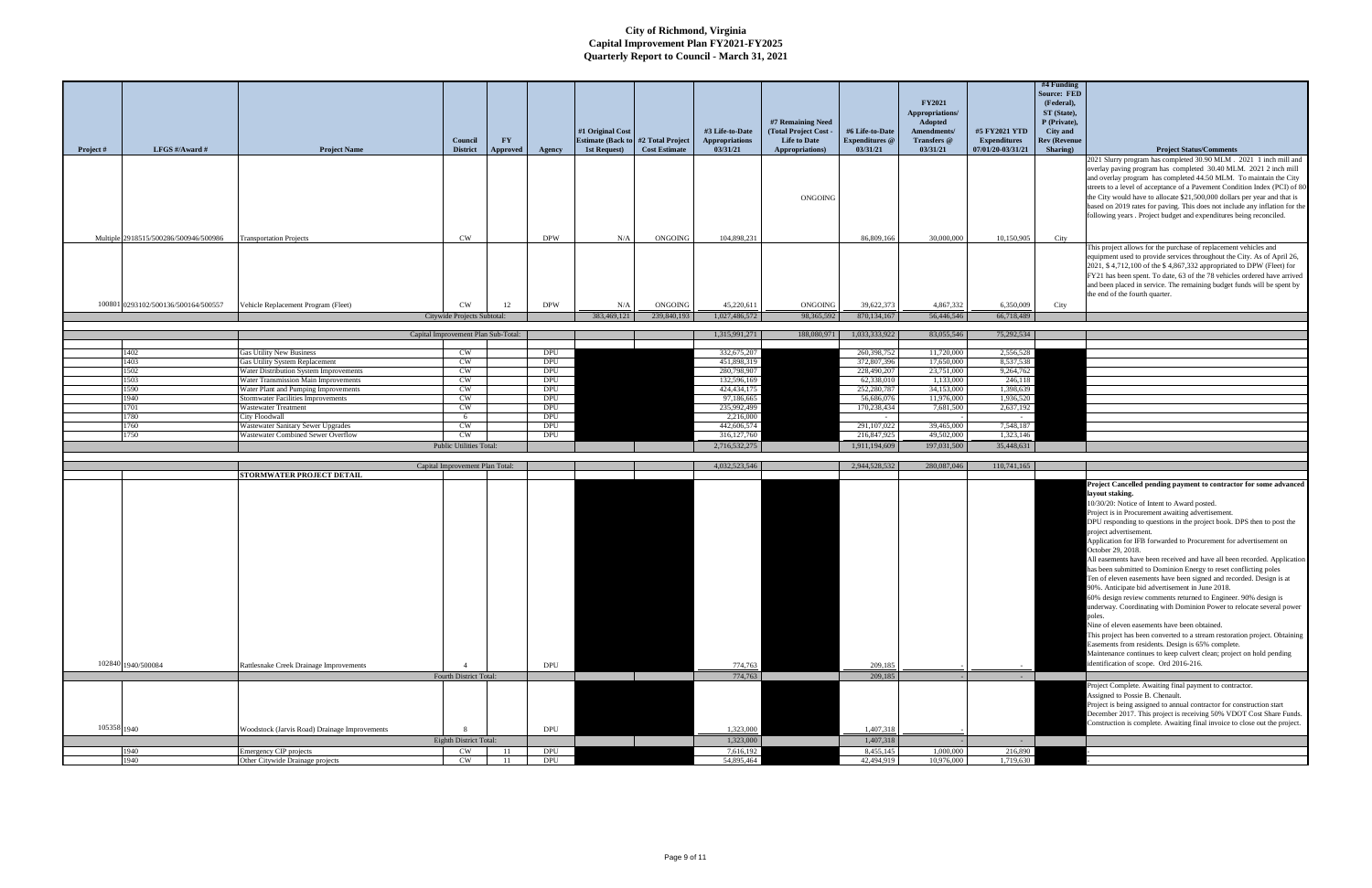|           |                |                                    | Council                 | <b>FY</b>       |            | #1 Original Cost<br><b>Estimate (Back to #2 Total Project</b> |                      | #3 Life-to-Date<br><b>Appropriations</b> | #7 Remaining Need<br>(Total Project Cost -<br><b>Life to Date</b> | #6 Life-to-Date<br><b>Expenditures</b> @ | <b>FY2021</b><br>Appropriations/<br>Adopted<br>Amendments/<br>Transfers @ | #5 FY2021 YTD<br><b>Expenditures</b> | #4 Funding<br>Source: FED<br>(Federal).<br>ST (State),<br>P (Private),<br>City and<br><b>Rev (Revenue</b> |                                                                                                                                                                                                                                                                                                                                                                                                                                                                                                                                                                                         |
|-----------|----------------|------------------------------------|-------------------------|-----------------|------------|---------------------------------------------------------------|----------------------|------------------------------------------|-------------------------------------------------------------------|------------------------------------------|---------------------------------------------------------------------------|--------------------------------------|-----------------------------------------------------------------------------------------------------------|-----------------------------------------------------------------------------------------------------------------------------------------------------------------------------------------------------------------------------------------------------------------------------------------------------------------------------------------------------------------------------------------------------------------------------------------------------------------------------------------------------------------------------------------------------------------------------------------|
| Project # | LFGS #/Award # | <b>Project Name</b>                | <b>District</b>         | <b>Approved</b> | Agency     | 1st Request                                                   | <b>Cost Estimate</b> | 03/31/21                                 | Appropriations)                                                   | 03/31/21                                 | 03/31/21                                                                  | 07/01/20-03/31/21                    | Sharing)                                                                                                  | <b>Project Status/Comments</b>                                                                                                                                                                                                                                                                                                                                                                                                                                                                                                                                                          |
|           | 1940           | <b>Stormwater Service Vehicles</b> |                         |                 |            |                                                               |                      |                                          |                                                                   |                                          |                                                                           |                                      |                                                                                                           | Established a project in RAPIDS for an initial purchase of (14) New &<br>(5) Replacement Service Vehicles: To date we have received: 2 slope<br>mowers, 3 New Tandem Dump Trucks, 4 Single Axle Dump Trucks, 2<br>two new sewer vector trucks, 1 SUV, 3 utility body vehicles and 2 pickup<br>trucks. DPU SW are still acquiring several pieces of construction<br>equipment to include (3) excavators w/ trailers, (1) Ford Transit vehicle<br>for Outreach and Education and (2) additional pickups/ SUV's. We<br>anticipate these items to be delivered in early FY22 at the latest. |
| 105106    |                |                                    |                         |                 | <b>DPU</b> |                                                               |                      | 5,500,000                                |                                                                   | 4,119,509                                |                                                                           |                                      |                                                                                                           |                                                                                                                                                                                                                                                                                                                                                                                                                                                                                                                                                                                         |
|           |                |                                    | Citywide Project Total: |                 |            |                                                               |                      | 68,011,656                               |                                                                   | 55,069,573                               | 11,976,000                                                                | 1,936,520                            |                                                                                                           |                                                                                                                                                                                                                                                                                                                                                                                                                                                                                                                                                                                         |
|           |                |                                    |                         |                 |            |                                                               |                      |                                          |                                                                   |                                          |                                                                           |                                      |                                                                                                           |                                                                                                                                                                                                                                                                                                                                                                                                                                                                                                                                                                                         |
|           |                | <b>Total Stormwater Utility</b>    |                         |                 |            |                                                               |                      | 70,109,419                               |                                                                   | 56,686,076                               | 11,976,000                                                                | 1,936,520                            |                                                                                                           |                                                                                                                                                                                                                                                                                                                                                                                                                                                                                                                                                                                         |